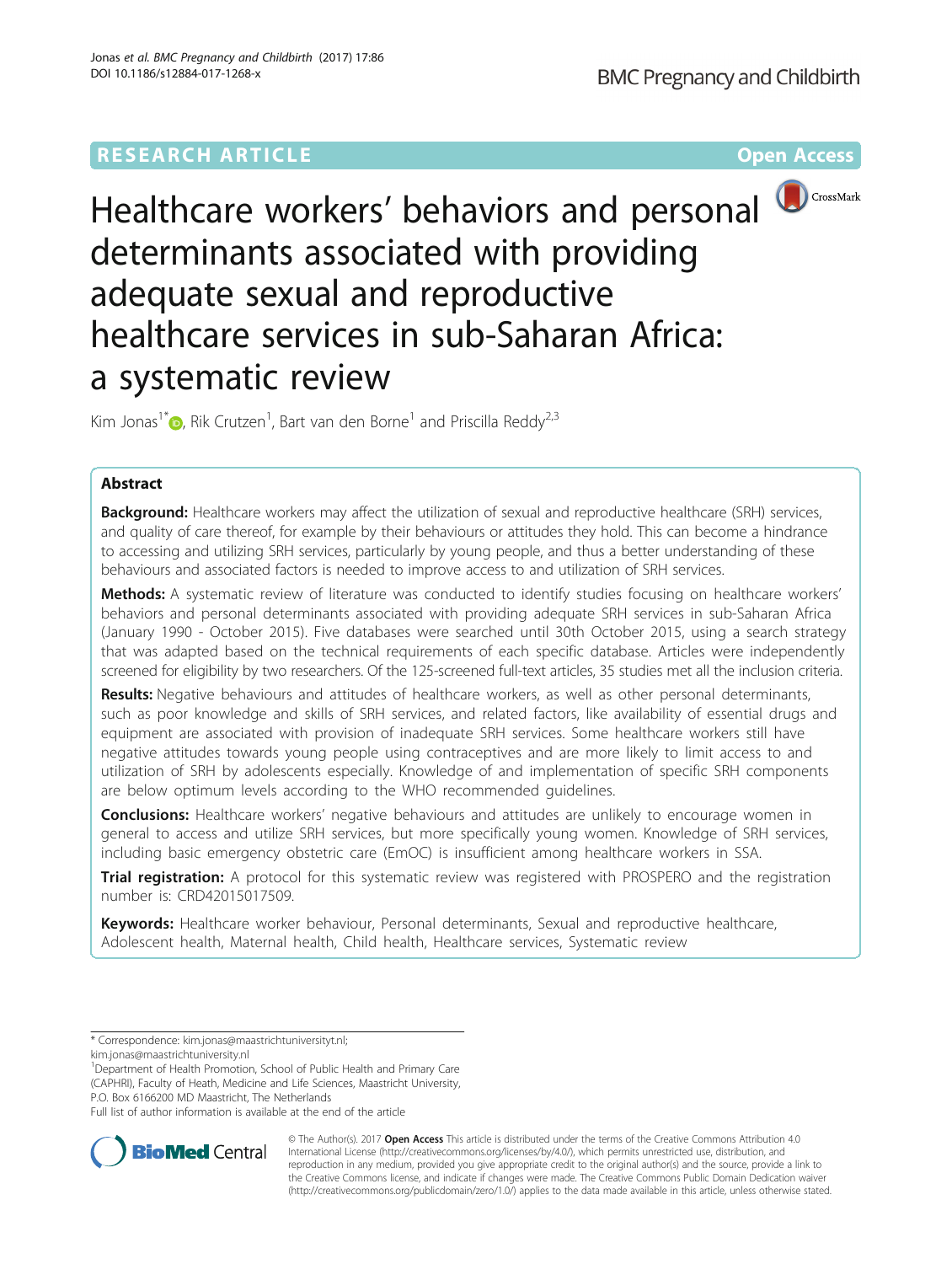## Background

Sexual and reproductive healthcare (SRH) and rights of women, including adolescents was placed on the international agenda in 1994, setting the tone for their priority in public health [[1, 2](#page-16-0)]. Following the millennium development goals (MDG), SRH services are now further prioritized in the sustainable development goals (SDG), more specifically SDG target 3.7, which aim to achieve universal access to sexual and reproductive healthcare services by 2030 [[3\]](#page-16-0). However, SRH needs for many women, particularly adolescents are still not met despite these global agreements. SRH services remain grossly inadequate, especially in low- and middle-income countries (LMICs) [\[2](#page-16-0)]. This inadequacy is congruent with high rates of maternal mortality and morbidity, infant and child mortality, sexually transmitted infections (STIs), including HIV, unwanted pregnancies particularly among adolescents, and unsafe and illegal termination of pregnancy (TOP). Consequently, the burden of SRH related diseases and mortality is high in LMICs, especially in sub-Saharan Africa (SSA) [[4, 5\]](#page-16-0).

SSA still remains the region grossly affected by maternal deaths at 201 000 in 2015 with more than 60% of all maternal deaths worldwide, being ascribed to the region [[4](#page-16-0)–[6\]](#page-16-0).

SSA is amongst the regions affected by a high number of maternal mortality at 201 000 in 2015 and was reported to have contributed to 62% of all maternal deaths worldwide in 2013 [\[4](#page-16-0)–[6\]](#page-16-0). Maternal mortality rates in SSA are the worst in the world, with 640 deaths per 100,000 live births [\[5](#page-16-0), [6](#page-16-0)]. Of course, a variety of factors play a role in the different countries of SSA, such as the living conditions, poverty, healthcare systems of each country, burden of other diseases like HIV and AIDS, and cultural and religious practices. Caution therefore needs to be exercised when interpreting the healthcare services and outcomes from the different countries and when planning interventions for the improvement of SRH service provision. High maternal and child mortality rates in SSA are thought to be primarily due to a lack of resources; and failures of the healthcare system, poor pre- and post- natal care attendance, unsafe TOPs, especially among adolescents. For example, only 25% of postpartum mothers and newborns in SSA receive postnatal care within 48 h of birth [\[7](#page-17-0)]. Women in SSA face a 1 in 39 risk of dying in childbirth; and over 800 women die every day due to complications in childbirth and pregnancy [\[5](#page-16-0)]. Adolescents are at higher risk for maternal mortality, including infant and child mortality compared to older women due to many reasons, such as incomplete physiological development and, their SRH needs and rights still remaining non-prioritized in many SSA countries [[5,](#page-16-0) [8\]](#page-17-0).

Teenage pregnancy in SSA is the highest in the world, with more than half of all births occurring in this region [[5,](#page-16-0) [8, 9\]](#page-17-0). The second worldwide leading cause of death among the 15-19 year old adolescent girls is complications during pregnancy and childbirth, with adolescent girls below the age of 16 years at an even higher risk for these complications, and consequently death and severe morbidity compared to women above the age of 20 years [\[5](#page-16-0)]. Given these alarming SRH outcomes in SSA, a quest to understand how healthcare workers provide SRH services and what factors are associated with adequate provision of the services was borne.

SRH services are often provided in the public health settings, although not always readily available in many resource-constrained settings like those of SSA, due to a number of environmental and socio-demographic factors. Such factors include lack of essential drugs and equipment, distance and long travel times to the facilities, shortage of healthcare workers and long waiting times at the facilities. Nurses and midwives are the healthcare professionals at the forefront in many public health facilities and are the most common category of healthcare workers women and adolescents consult for their SRH needs. When healthcare workers are available, they are often underutilized especially by adolescents for various reasons, such as healthcare workers' negative behaviors and attitudes [[10](#page-17-0)–[13\]](#page-17-0).

Negative behaviours and attitudes of healthcare workers potentially affect access to and utilization of SRH services by women and adolescents especially, and the quality of care thereof. For example, studies in SSA indicate that healthcare workers' negative behaviours discourage women from seeking antenatal care, and young people from attending clinics or follow-up visits [[11](#page-17-0)–[15](#page-17-0)]. Basic emergency obstetric care (EmOC), a component of SRH services, may also be significantly under-utilized by young people, especially adolescents who become pregnant during their adolescent years [[13](#page-17-0)–[15](#page-17-0)]. Hence, an in-depth understanding of healthcare workers' behaviours and factors associated with their behaviours is needed in order to improve access to and utilization of SRH services at large, and by young people [[4,](#page-16-0) [11, 16, 17\]](#page-17-0).

Lack of respect for women's opinion and preferences for birthing options for example, including adolescents' privacy and confidentiality, and the ill treatment by healthcare workers were some of the reported negative behaviours that discouraged women from giving birth at the healthcare facility, and sexually active adolescents from seeking SRH services [\[11](#page-17-0), [18](#page-17-0), [19\]](#page-17-0). Adolescents also face difficulties obtaining contraceptives at public health facilities due to healthcare workers' negative attitudes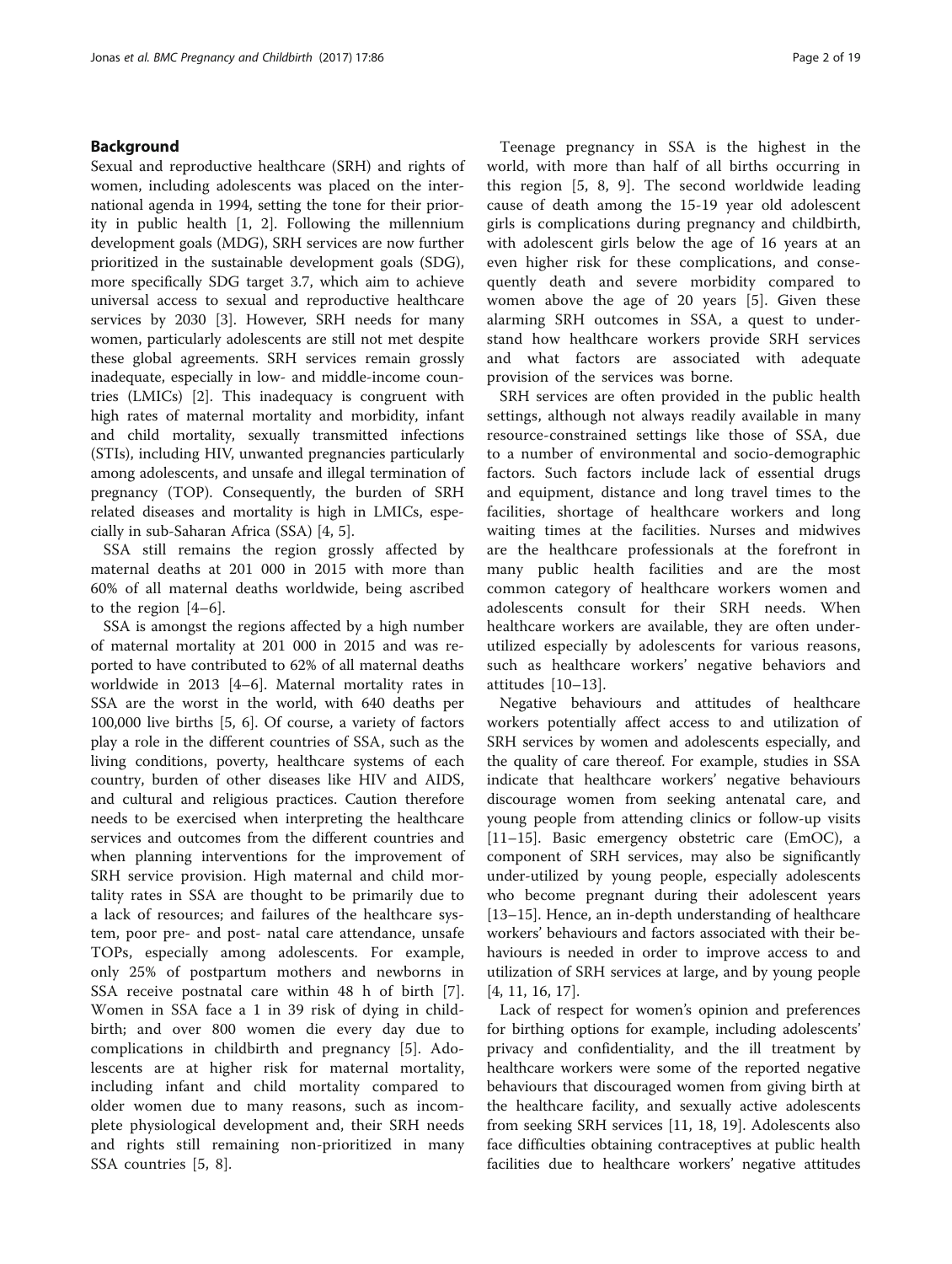associated with the general social stigma towards adolescent who seek contraceptive services in SSA [[11, 12](#page-17-0), [19](#page-17-0), [20](#page-17-0)].

The availability, accessibility, and utilization of SRH services may significantly alleviate the high rates of maternal mortality and morbidity, teenage pregnancy, STIs and HIV, unsafe TOPs, and infant and child mortality and morbidity in SSA. However, in order to accomplish these promising health outcomes in SRH services, healthcare workers need to adequately provide these services to women and adolescents in need, without any prejudice and limitations. Adequate provision of SRH services to young people particularly, encompasses amongst others, offering a youth-friendly environment, possessing a positive attitude towards the young people who use the services, being knowledgeable about their SRH issues and needs, and a willingness to serve them.

Therefore, the objective of this systematic review was to determine healthcare workers' behaviours and related personal determinants associated with providing adequate and quality SRH services to women and adolescents in sub-Saharan Africa. To achieve this objective, this review sought to answer the following research questions: 1) which healthcare workers' behaviours and personal determinants are associated with access to and utilization of SRH services in SSA? 2) How do these behaviours and personal determinants contribute to a good quality SRH services provided to women and adolescents in SSA? In this review, behaviours are defined as ways in which healthcare workers act and or conduct themselves towards clients seeking SRH services. Thus, healthcare workers' behaviours in this study encompass the manner in which a healthcare worker communicates with SRH clients, and any prejudice actions and tendencies unsupportive of SRH and rights of women and adolescents. Personal determinants refers to factors at the individual level, associated with the behaviours of healthcare workers in SRH services which may compromise the quality of the services, and that are potentially changeable by an intervention. Such factors include attitudes, basic knowledge, and skills regarding SRH services.

This systematic review to our knowledge, is the first review focusing especially on healthcare workers' behaviours and related personal determinants associated with provision of SRH services at large in SSA. It seeks to provide an overview of the behaviours, and related personal determinants of professional healthcare workers in SRH services, which potentially affect adequate provision of SRH services to women and young people. This overview is useful to identify healthcare workers' behaviours and related personal determinants needing improvement for adequate provision of SRH services. This in turn, will help develop specific interventions that aim to change the unwelcoming healthcare workers behaviours, and ultimately improve access to and utilization of SRH services by those in need, especially young people.

## Methods

To answer the above research questions, a systematic review was undertaken. A protocol, registered with PROS-PERO (registration number: CRD42015017509) in advance [[21](#page-17-0)], was developed as a guide to direct the review proc esses, and can be accessed here: [http://www.crd.york.ac.uk/](http://www.crd.york.ac.uk/PROSPERO/display_record.asp?ID=CRD42015017509) [PROSPERO/display\\_record.asp?ID=CRD42015017509.](http://www.crd.york.ac.uk/PROSPERO/display_record.asp?ID=CRD42015017509)

#### Search strategy

The following electronic databases were searched (from January 1990 until October 2015): PubMed, EMBASE (through OVID), Cochrane central (through Cochrane library), CINAHL (through EBSCOhost), and PsychINFO (through EBSCOhost) using a search strategy that was developed based on the key words identified from the study objective, which was adapted according to the technical requirements of each specific database. The full search strategy is provided as Additional file [1.](#page-16-0)

The search period included studies published since January 1990 until October 2015. This period was chosen because of the MDG 2015 (target 5) pertaining to maternal and child health; which includes amongst others, efforts to reduce maternal mortality, teenage pregnancy, and unmet needs of SRH (family planning) services. Therefore, this review sought to identify studies which were either addressing, or attempting to, or were related to the means and efforts aiming to attain the MDG 5 targets in SRH services. The studies were restricted to: peer-reviewed and academic journals using the specific database filters available and by manual assessment to limit studies to primary studies only (e.g., no editorials, or reviews), studies undertaken in the sub-Saharan African region only, and studies that were published in English language.

#### Eligibility criteria

For studies to be included in this review, studies had to pass the eligibility criteria for inclusion: studies with participants as professional healthcare workers, including doctors, nurses, midwives, obstetricians and gyneacologists (Population); if the studies were focusing on behavioral and personal determinants of professional healthcare workers, such as education, knowledge and skills of professional healthcare workers in SRH services, studies involving contraceptives, abortion (TOP), pregnancy, childbirth; studies investigating factors associated with access to, utilization of, and quality of SRH services and related services (*Intervention*); if the primary outcomes were quality of healthcare in SRH services, access to SRH healthcare services, utilization of SRH services, and or the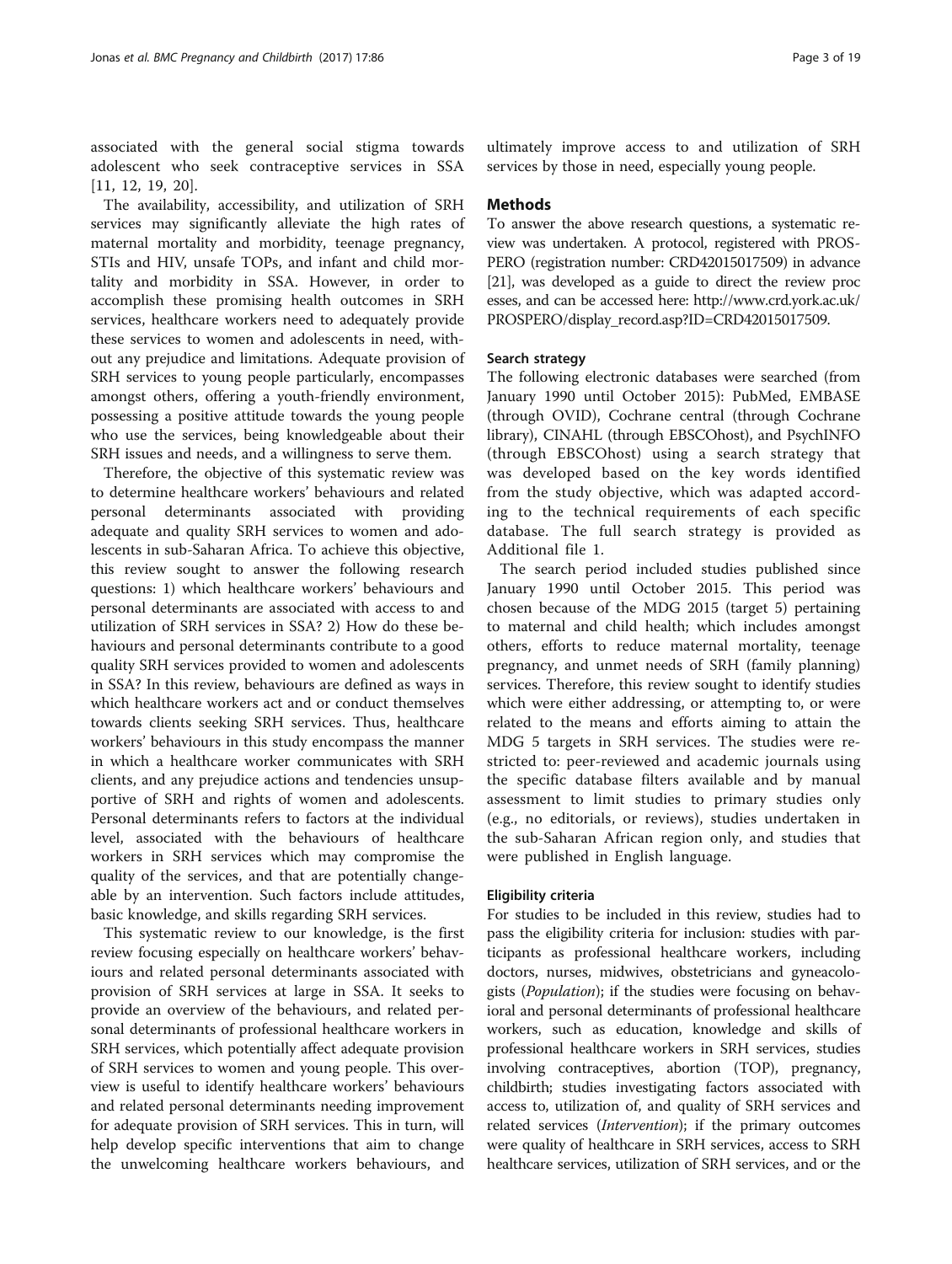secondary outcomes were adolescent pregnancy, maternal health outcomes, and child health outcomes (Outcome); if study participants were working in the SRH services, including gyneacology and obstetric care (GOC) services, as well as maternal and obstetric units (MOU); and the studies involving services rendered under general public health facilities, such as primary healthcare clinics (PHC), community health centers (CHC), secondary and tertiary hospitals, as well as academic hospitals (Setting). Any types of study designs were eligible for inclusion provided that they reported quantitative data. Only studies with quantitative data focusing on either one or more of the primary and secondary outcomes were eligible. The rationale for the inclusion criteria of only quantitative studies was because this review sought to quantify the relationship between behaviours, determinants, and primary or secondary outcomes in order to inform future intervention development in terms of relevance of specific determinants. Because this review is focusing on determinants rather than comparing interventions or treatment, it does not have a comparator (No Control). The full PRISMA checklist is provided as Additional file [2.](#page-16-0) Two independent reviewers (KJ and RC) performed the selection process of the eligible studies. Studies which do not meet the inclusion criteria according to the independent reviewers were brought forward for discussion and reaching consensus regarding the study's eligibility for inclusion in this review.

#### Review procedure

The search was conducted in a step-wise manner with three phases. The first phase was a broad search that was developed with the guidance of an experienced librarian. The second phase involved searching of specific electronic databases based on the results of the first phase using the provided search terms that were revised and adapted from the first phase. The third and last phase was conducted for additional sources of data. This involved a manual search of reference lists of included reports and articles, and other online resources. Search results were imported into the Endnote database and duplicates were screened for and deleted. Articles went through an extensive screening process in order to identify sources of relevant data.

Initially, titles were scanned for relevance and titles obviously not meeting the inclusion criteria were excluded. Then, the screening of abstracts of those titles that met the inclusion criteria began, and abstracts not meeting the inclusion criteria were excluded. Following the screening of abstracts was the reading of full-text articles of the included abstracts, and articles not meeting all the inclusion criteria were excluded, as well as the articles that did not have full text available. The reasons for exclusion of the full-text articles were either:

the article did not report on the behaviours of healthcare workers, or the article reported behaviours based on qualitative findings, or the article reported behaviours of non-professional healthcare workers such as community healthcare workers. Finally, the rigorous and extensive assessment of the included full-text articles as they met the inclusion criteria was conducted. Again, the two independent reviewers (KJ and RC) performed the process described above and met regularly to discuss their assessment until consensus was reached.

Experts in the field of maternal and child healthcare, obstetric and gynaecology were also contacted and asked to recommend any new data sources not yet identified through the means described above, including unpublished data. Of the twelve experts contacted via email, only two responded with sources of information consisting of articles not available through the databases searched. The flow diagram below shows the review process from the initial searches of bibliographic databases to the final included studies (see Fig. [1](#page-4-0)).

## Data abstraction

Publication year, authors, location of study, research design, study participants and outcome measure, as well as data regarding determinants were key factors for data extraction. Data abstraction was carried out by the two independent reviewers (KJ and RC) and they met regularly to discuss their assessment and address any discrepancies until consensus was reached. Where consensus was not reached for a study, the particular study was taken to the next step for further screening and assessment until both reviewers were in consensus. This was also done in order to strengthen the quality of the analysis of the studies included, as well as not immediately excluding studies based on one reviewer's assessment while studies could potentially be eligible when thoroughly assessed by more than one reviewer. Data from these studies included was extracted and tabulated in Microsoft Excel. Quality assessment of the studies included was assessed using the STROBE checklist for observational studies tool which covers data collection, methods, results, discussion and other information relevant for this review such as the study population. Quantitative data collection methods (e.g., surveys), type of study design (e.g., cross-sectional designs), and description of study participants (e.g., nurses) were among the key criteria in the quality assessment of the studies.

## Data analysis

A narrative analysis approach was used to synthesize the data. For all studies included in this review, data was extracted into a table eliciting information on: (1) first author and year of publication; (2) study sample and population; (3) study design; (4) study outcome; and (5)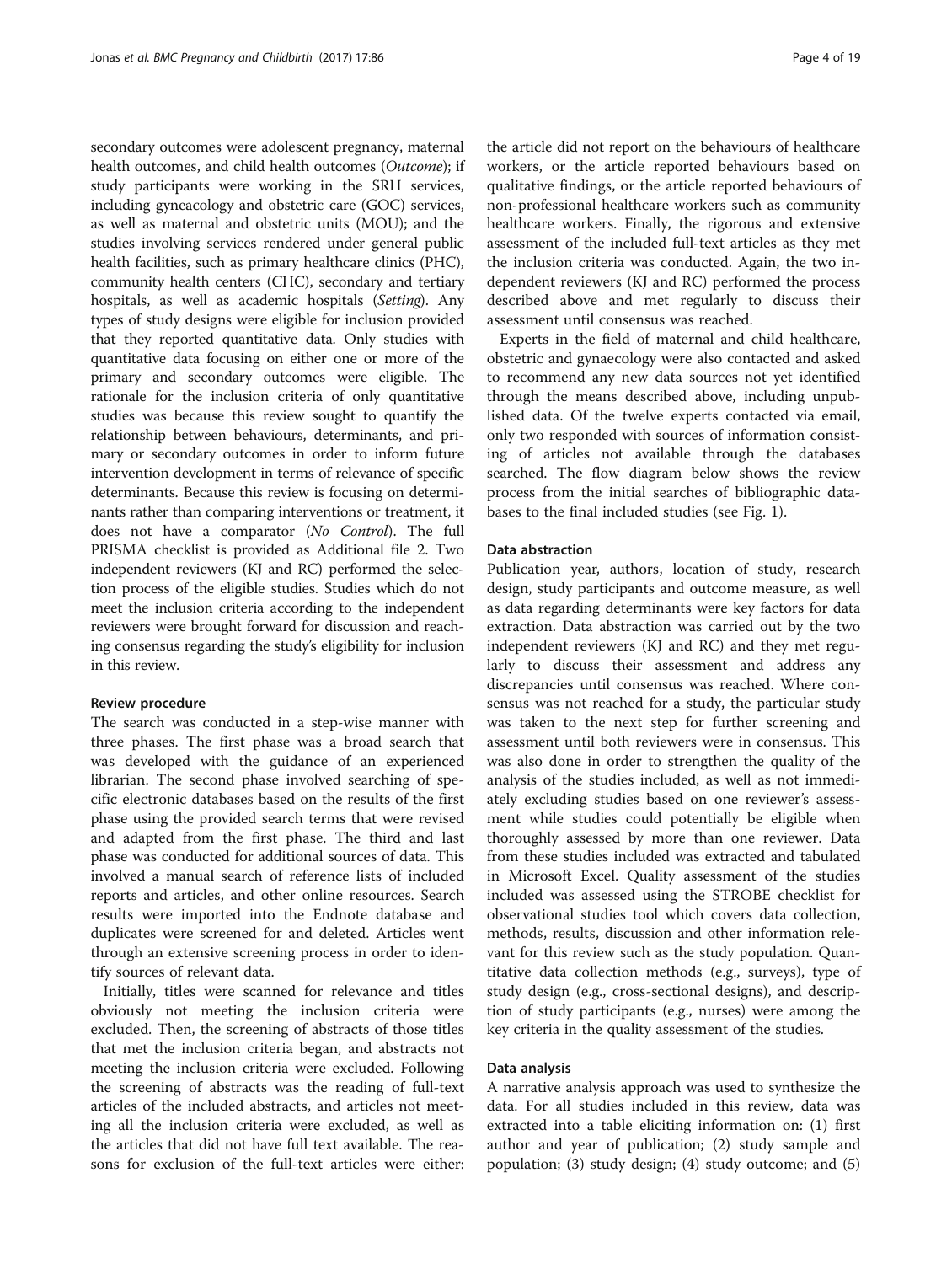<span id="page-4-0"></span>

the determinant(s) with summary measures of the study findings (e.g., attitudes towards SRH services, knowledge of specific SRH components, use of specific SRH resources, and obstetric skills). Furthermore, studies were assessed and data was synthesized for potential to be associated with or impact on the primary or secondary outcomes.

## Results

A total of 13,338 titles were identified through the five electronic databases searched. After removal of duplicates  $(n = 424)$ , 12914 title records were screened and titles not meeting the inclusion criteria were excluded. Screening of the identified titles

resulted in 868 abstracts that were reviewed. A total of 125 full articles were then examined for relevance to the review and 35 studies met all the inclusion criteria and therefore are included in this review (see Table [1\)](#page-5-0).

As shown in the flow diagram of the review process (see Fig. 1.), of the ninety (90) articles excluded, 11 articles were not full-text available, 24 articles did not provide any information on behaviours and attitudes of healthcare workers, 18 articles reported behaviours of non-professional healthcare workers, and the remaining 37 articles reported qualitative findings of behaviours and patients or clients views of healthcare workers' behaviours and attitudes in SRH services.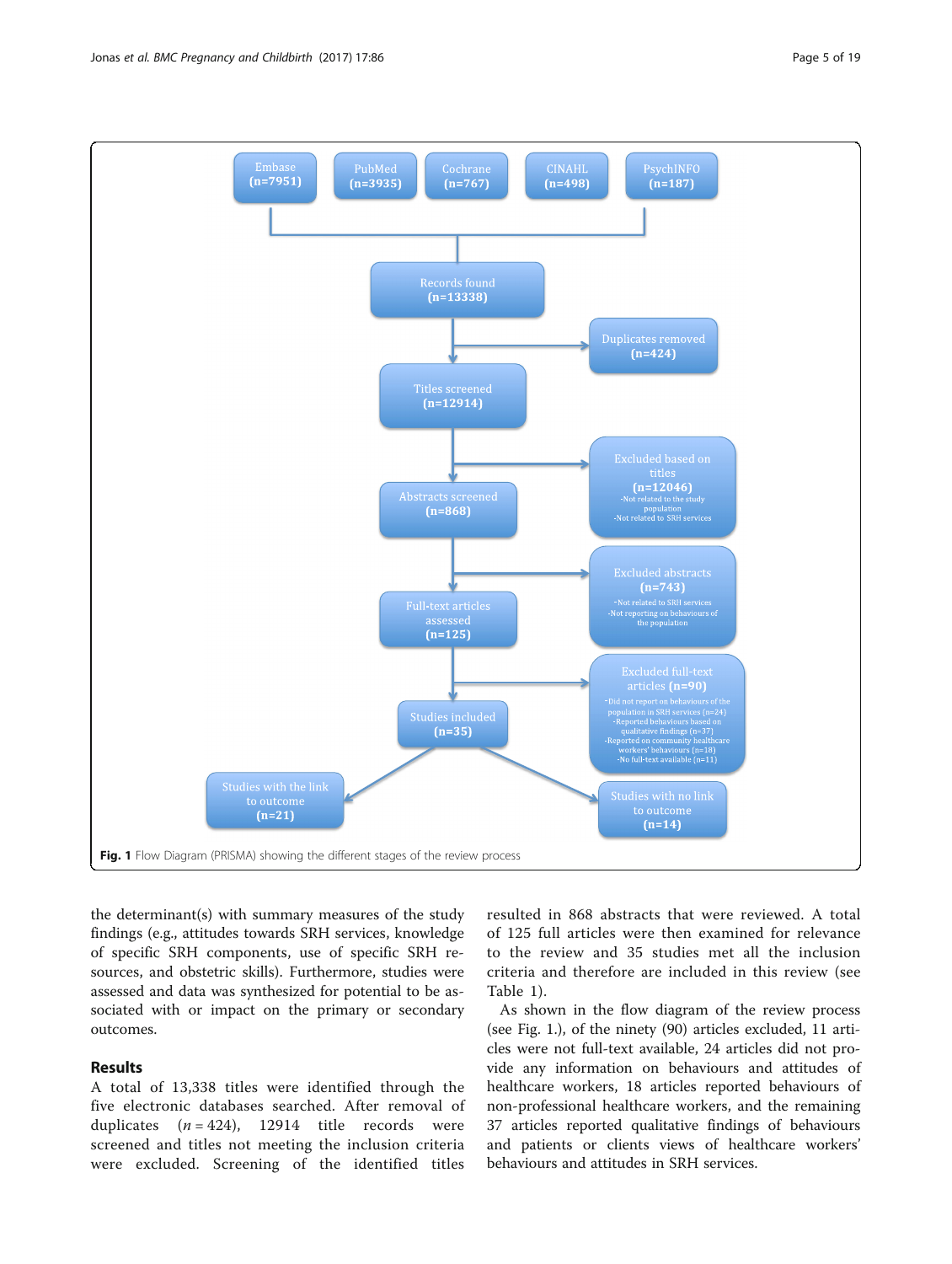<span id="page-5-0"></span>

|                                         | ך<br>ה<br><b>The DISTRIBUTION CONTINUES IN THE SECTION CONTINUES.</b> |                       |                                                                 |                                                                                                                                                                                                                                                                                                                                                                                                                                                                                                                                                                                                                                                                                                                                                                            |
|-----------------------------------------|-----------------------------------------------------------------------|-----------------------|-----------------------------------------------------------------|----------------------------------------------------------------------------------------------------------------------------------------------------------------------------------------------------------------------------------------------------------------------------------------------------------------------------------------------------------------------------------------------------------------------------------------------------------------------------------------------------------------------------------------------------------------------------------------------------------------------------------------------------------------------------------------------------------------------------------------------------------------------------|
| Study/Country                           | Sample                                                                | Design                | Outcome                                                         | Determinant / summary measures                                                                                                                                                                                                                                                                                                                                                                                                                                                                                                                                                                                                                                                                                                                                             |
| Tilahun et al. (2012)/<br>Ethiopia [17] | obstetric care workers $(n = 423)$<br>Physician and nonphysician      | Cross-sectional study | Attitude toward provision<br>of SRH to unmarried<br>adolescents | was significantly associated with healthcare workers' being married<br>95% Cl 1.04 -1.99), being a health extension worker (OR: 2.49; 95%<br>Negative attitude toward provision of SRH services to adolescents<br>(OR: 2.15; 95% CI 1.44 - 3.06), lower levels of education (OR: 1.45;<br>Cl 1.43 – 4.35), lack of training on RH services (OR: 5.27; 95% Cl<br>1.51 – 5.89), and non-use of family planning (OR: 1.77; 95% Cl<br>$1.05 - 2.77$ .                                                                                                                                                                                                                                                                                                                          |
| Okokon et al. (2014)/<br>Nigeria. [22]  | Nonphysician obstetric care<br>workers $(n = 290)$                    | Cross-sectional study | Utilization of the partograph                                   | Knowledge of the partograph had a significant relationship with its<br>utilization in teaching hospital $(x^2 = 38.96, p \le 0.0001)$ and general<br>hospital $(x^2 = 12.05, p \le 0.0001)$ , but not in primary healthcare<br>centers ( $x^2 = 0.08$ , $p = 0.778$ )                                                                                                                                                                                                                                                                                                                                                                                                                                                                                                      |
| Fawole et al. (2008)/<br>Nigeria [23]   | obstetric care workers (n = 719)<br>Physician and nonphysician        | Cross-sectional study | Knowledge and utilization<br>of the partograph                  | Utilization of partograph was reported more frequent by responded<br>working in tertiary levels of care compared to those on primary and<br>secondary levels $(\chi^2 = 214.6, p \le 0.0001)$ . 37.3% of respondents who<br>were predominantly from the tertiary level of care could correctly<br>mention at least one component of the partograph $\chi^2 = 139.1$ ,<br>p < 0.0001). The partograph is utilized mainly in tertiary health<br>facilities; knowledge about the partograph is poor.                                                                                                                                                                                                                                                                          |
| Fawole et al. (2010)/<br>Nigeria [24]   | obstetric care workers (n = 275)<br>Physician and nonphysician        | Exploratory study     | Knowledge of the partograph                                     | in the private sector correctly mention the function of the alert line<br>nurse/midwives at 0% median score. Knowledge about assessment<br>settings (private and primary/public care facilities). More responded<br>Knowledge of partograph components was poor among auxillary<br>that could be made by the use of partograph was poor on both<br>p < 0.05). Knowledge about assessment of women during labour<br>p < 0.05). Previous training on partograph was associated with<br>knowing at least one component of the partograph $(x' = 49.2,$<br>on the partograph than those on the public sector $(\chi^2 = 4.43,$<br>was also poor.                                                                                                                               |
| Yisma et al. (2013)/<br>Ethiopia [25]   | obstetric care workers (n = 202)<br>Physician and nonphysician        | Cross-sectional study | Utilization of the partograph                                   | by obstetric care workers (OR: 0.10; 95% CI 0.01 - 0.81). Nonphysician<br>partograph was associated with poor utilization of the partograph<br>obstetric care workers had lesser likelihood of having a good level<br>utilization was significantly more frequent in health canters than<br>in hospitals $\chi^2 = 19.2$ , $p < 0.01$ ). Lack of positive attitude toward<br>obstetric care workers working in hospitals compared to those<br>working in health centers (OR: 2.0; 95% Cl 1.1 – 3.9). However,<br>Knowledge about partograph was significantly associated with<br>Knowledge about partograph was significantly higher among<br>previous training on partograph (OR: 2.80; 95% Cl 1.19 - 6.70)<br>knowledge about partograph (OR: 0.10; 95% Cl 0.03 - 0.97). |
| Wakqari et al. (2015)/<br>Ethiopia [26] | obstetric care workers ( $n = 403$ )<br>Physician and nonphysician    | Cross-sectional study | Utilization of partograph                                       | partograph (AOR = 2.35, 95% CI: 1.14, 4.87) were positively associated<br>utilization of the partograph than general practitioners (AOR = 8.13,<br>40.2% utilized partograph during labor. Those who were midwives<br>by profession were about 8 times more likely to have a consistent<br>95% Cl: 2.67, 24.78). Similarly, getting on job training (AOR = 2.86,<br>95% Cl: 1.69, 4.86), being knowledgeable on partograph (AOR=<br>3. 79, 95% Cl: 2.05, 7.03) and having favorable attitude towards<br>with partograph utilization.                                                                                                                                                                                                                                       |

**Table 1** Main table with all included studies  $(n = 35)$ **Table 1** Main table with all included studies ( $n = 35$ )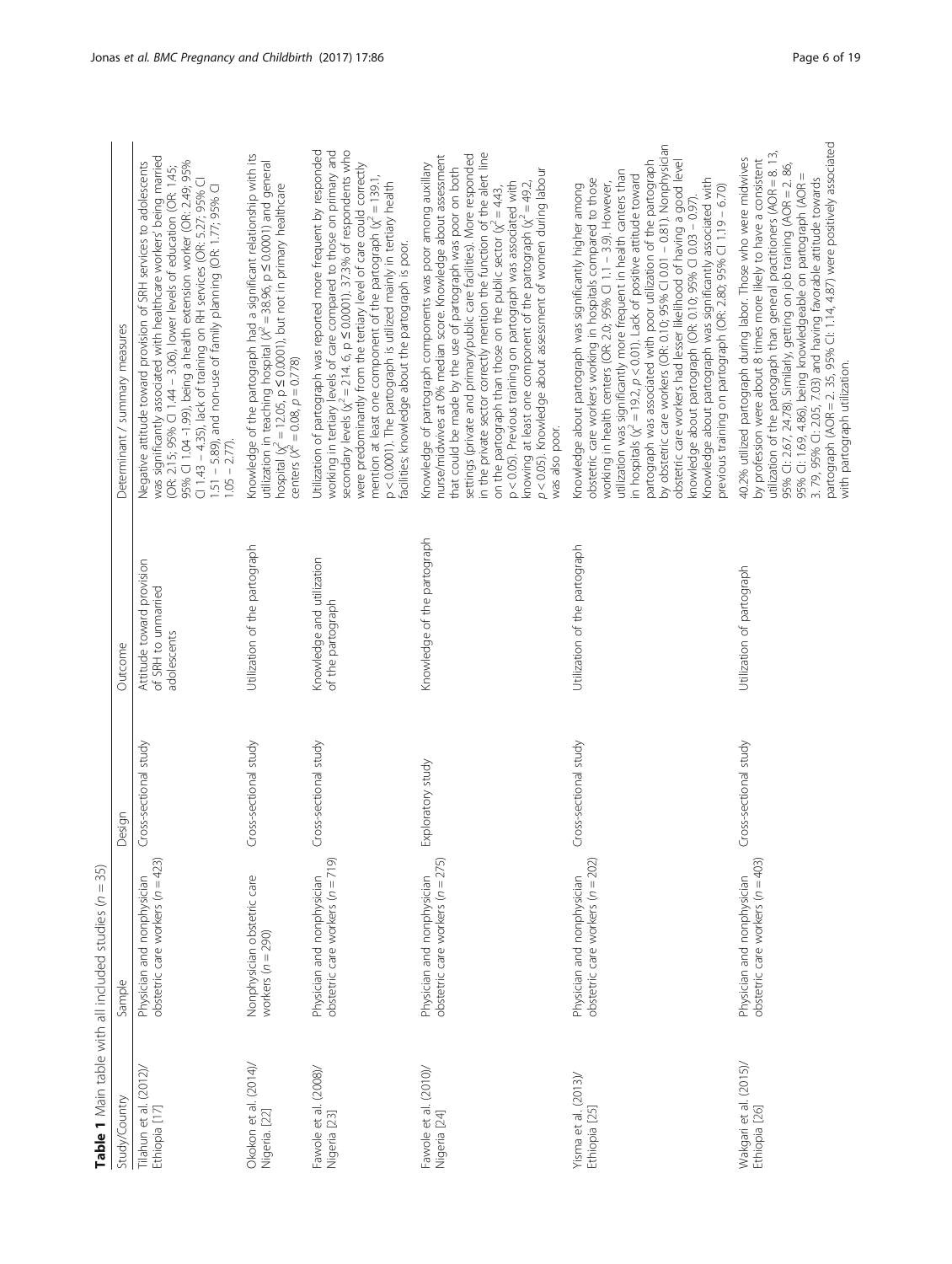| Opiah et al. (2012),<br>Nigeria [27]                             | Nonphysician obstetric care<br>workers $(n = 165)$                           | Descriptive cross-sectional<br>study    | Knowledge and utilization of<br>the partograph                                                           | workers' years of experience and partograph utilization ( $\chi^2$ = 4.82,<br>utilization ( $(x^2 = 32.29$ , $p < 0.05$ ), and between the obstetric care<br>Knowledge of partograph was significantly associated with is<br>$p < 0.05$ ).                                                                                                                                                                                                                                                                                                                                                     |
|------------------------------------------------------------------|------------------------------------------------------------------------------|-----------------------------------------|----------------------------------------------------------------------------------------------------------|------------------------------------------------------------------------------------------------------------------------------------------------------------------------------------------------------------------------------------------------------------------------------------------------------------------------------------------------------------------------------------------------------------------------------------------------------------------------------------------------------------------------------------------------------------------------------------------------|
| Hussein, et al. (2004)/<br>Ghana [28]                            | obstetric care workers (n = 416<br>Physician and nonphysician<br>deliveries) | Retrospective study                     | Obstetric skills                                                                                         | appear to satisfy more criteria than mid- wives at 67.4%, who in turn<br>delivery met all of the criteria. Doctors, with a mean score of 76.1%,<br>For all deliveries, 32.6% to 93.0% of criteria were met for "standard<br>satisfy more criteria than assistant midwives, a non-professional<br>care" (defined by Section A criteria), with a mean of 65.5%. No<br>grade of staff in private facilities in Ghana.                                                                                                                                                                             |
| Nyango et al. (2010)/<br>Nigeria [29]                            | Nonphysician obstetric care<br>workers $(n = 54)$                            | Descriptive cross-sectional<br>study    | Knowledge and skills among<br>birth attendants                                                           | A minority of the obstetric care workers routinely performed basic<br>partograph by the respondents were below optimal levels as<br>ANC services. EmOC services provided, including the use of<br>prescribed by WHO.                                                                                                                                                                                                                                                                                                                                                                           |
| Mirkuzie et al. (2014)/<br>Ethiopia [30]                         | Nonphysician obstetric care<br>workers $(n = 49)$                            | Health facility-based<br>intervention   | Knowledge and skills of basic<br>EmOC                                                                    | Obstetric care workers' knowledge on basic EmOC was poor both<br>in 2008 respondents as well as in 2013 respondents.                                                                                                                                                                                                                                                                                                                                                                                                                                                                           |
| Ameh et al. (2012)<br>Somalia [31]                               | obstetric care workers (n = 222)<br>Physician and nonphysician               | Descriptive study                       | life-saving EmOC, provision of<br>EmOC Availability and quality<br>Knowledge and skills of<br>of EmOC    | There was a significant improvement in knowledge (50%) and skills<br>(100%) among the obstetric care workers. Confidence in EmOC<br>provision was improved.                                                                                                                                                                                                                                                                                                                                                                                                                                    |
| (2012)/Ethiopia [32]<br>Haile-Mariam et al                       | Nonphysician obstetric care<br>workers $(n = 711)$                           | Cross-sectional study                   | Knowledge of EmOC,<br>resuscitation                                                                      | 20% of the nurses. Key predictors of a high knowledge score among<br>geographic region. Whether the provider was a nurse or a midwife,<br>neonatal resuscitation in the past three months compared to only<br>providers were recent performance of neonatal resuscitation and<br>Half of the midwives interviewed reported having performed<br>was not associated with a higher knowledge score.                                                                                                                                                                                               |
| Vivio et al. (2010)/<br>Zambia [33]                              | Nonphysician obstetric care<br>workers $(n = 62)$                            | Observational cross-<br>sectional study | management of the third stage<br>labour (AMTSL), provision of<br>Knowledge of the active<br><b>AMTSL</b> | AMTSL protocol, and were observed to use it as a standard practice.<br>associated with the administration of a uterotonic drug. More than<br>half of the participants were aware of the controlled cord tracting<br>reported early cord clamping and cutting as a component of the<br>A third of the responded were aware of the fundal massage as a<br>(CCT) as a strategy to promote placenta delivery, while a few<br>Majority of the obstetric care workers knew that AMTSL was<br>component of the AMTSL protocol.                                                                        |
| Kimberly et al. (2010)/<br>Zambia [34]                           | Nonphysician obstetric care<br>workers $(n = 21)$                            | Observational study                     | Knowledge and skills (use) of<br>maternal ultrasound Clinical<br>decision-making                         | midwives ability to scan at 2 months of 10.0/14, SD 3.9 (71%) and<br>significant difference between OSCE 1 and OSCE II with $p = 0.15$<br>Paired OSCE scores showed a slight overall improvement in the<br>at 6 months of 11.6/14, SD 1.8 (83%). Paired t-test showed no                                                                                                                                                                                                                                                                                                                       |
| McAuliffe et al. (2013)/<br>Mozambique [35]<br>Malawi, Tanzania, | Nonphysician obstetric care<br>workers $(n = 1561)$                          | Cross-sectional study                   | Intention to leave obstetric<br>services (job satisfaction)                                              | diminished job satisfaction in all countries. In all three countries we<br>particular, intentions to leave were substantially increased when no<br>Not receiving any supervision appeared to be most strongly linked<br>Mozambique (b = 1.04, SE = 0.39, t = $2.67$ , $p < 0.01$ ). There was also<br>supervision system was in place in Malawi (b = 1.09, SE = 0.31, t =<br>clear evidence of a link between the absence of supervision and<br>3.52, $p < 0.01$ ), Tanzania (b = 0.82, SE = 0.3, t = 2.73, $p < 0.01$ ), and<br>to decrements in intentions to leave and job satisfaction. In |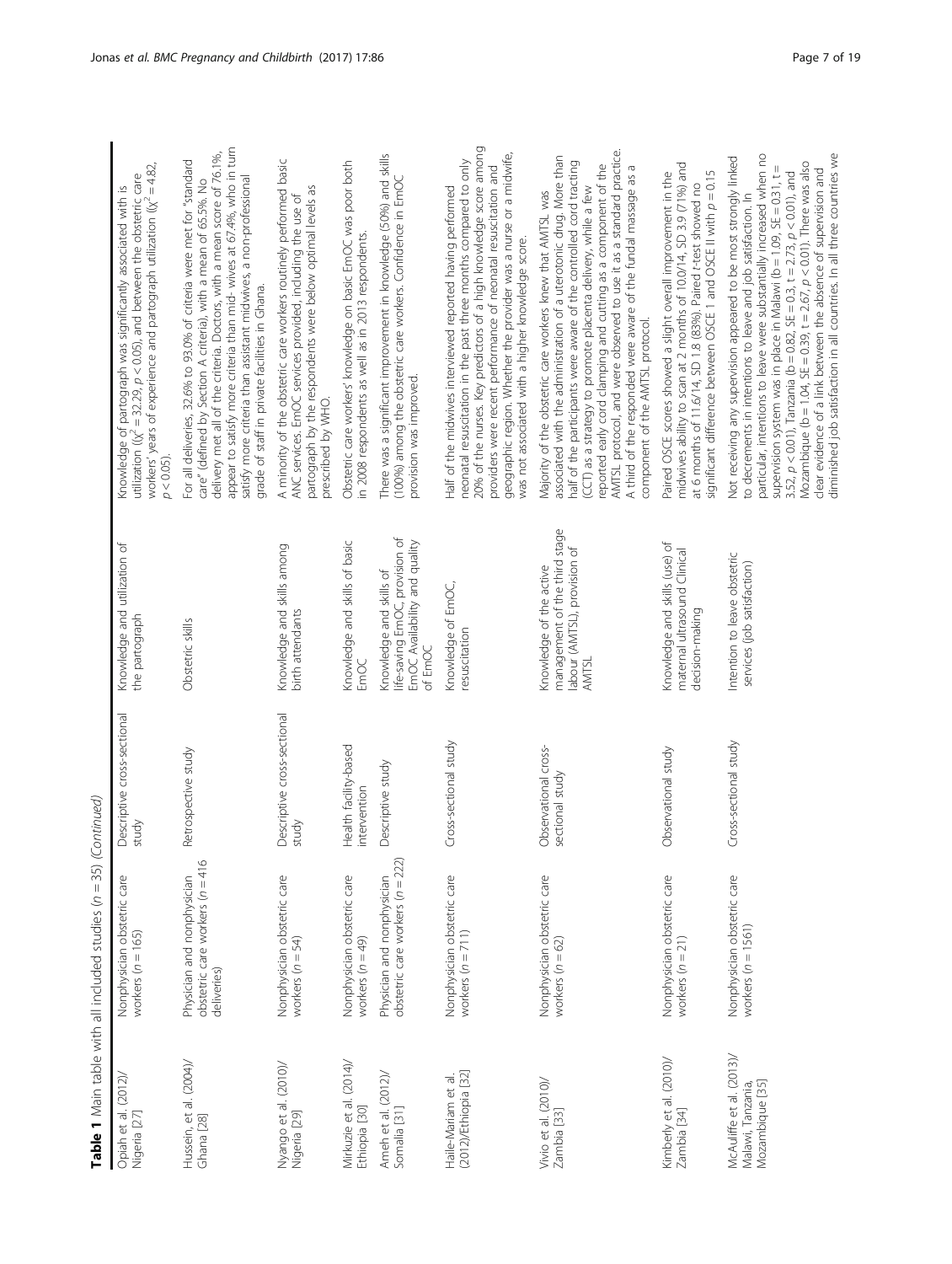|                                           |                                                                 |                       |                                                      | predicted high levels of job satisfaction and low intentions to leave.<br>found robust evidence indicating that a formal supervision process                                                                                                                                                                                                                                                                                                                                                                                                                                                                                                                                                                                                                                                                                                            |
|-------------------------------------------|-----------------------------------------------------------------|-----------------------|------------------------------------------------------|---------------------------------------------------------------------------------------------------------------------------------------------------------------------------------------------------------------------------------------------------------------------------------------------------------------------------------------------------------------------------------------------------------------------------------------------------------------------------------------------------------------------------------------------------------------------------------------------------------------------------------------------------------------------------------------------------------------------------------------------------------------------------------------------------------------------------------------------------------|
| Maramagi et al. (2004)/<br>Uganda [36]    | Nonphysician obstetric care<br>workers $(n = 37)$               | Cross-sectional study | Counseling skills in IMCI<br>programme               | caregivers on medication than younger health providers $(\chi^2 = 15.64,$<br>aged 30-39 years ( $\chi^2$ = 19.244, $p$ = 0.004) were more likely to explain<br>the feeding problem to the caregivers. Health providers aged 30 or<br>more years were more likely to give feeding advice than younger<br>$p = 0.016$ ). Male health providers ( $\chi^2 = 6.22$ , $p = 0.045$ ) and those<br>Older health providers (50-59 years) were more likely to advise<br>health providers ( $X^2 = 9.62$ , p = 0.022).                                                                                                                                                                                                                                                                                                                                            |
| Tita et al. (2006)/<br>Cameroon [37]      | obstetric care workers (n = 328)<br>Physician and nonphysician  | Cross-sectional study | Awareness of evidence-based<br>obstetric care        | four interventions while only 3.8% (12/312) reported optimal practice.<br>autonomous military or National Insurance Fund facilities. Controlling<br>awareness were: attending continuing education, access to the WHO<br>for potential confounding, working as an obstetrician was associated<br>RHL, employment as an obstetrician/ gynaecologist and working in<br>8.3; 95% Cl: 1.3-53.8) as was median work experience of 5-15 years<br>with increased awareness (adjusted prevalence odds ratio [aPOR] =<br>A total of 15.5% (50/322) of health workers were aware of all the<br>Evidence-based awareness was strongly associated with practice<br>(aPOR = 2.0; 95% CI: 1.0-3.8). Internet access was associated with<br>(PR = 15.4; 96% CI: 4.3-55.0). Factors significantly associated with<br>increased practice (aPOR = 3.4; 95% CI: 1.0-11.8). |
| ljadunola et al. (2010)/<br>Nigeria [38]  | obstetric care workers (n = 152)<br>Physician and nonphysician  | Descriptive study     | Knowledge of EmOC                                    | Knowledge of EmOC was poor among the respondents, and no<br>difference across age groups. Doctors had a fair knowledge<br>compared to other profession.                                                                                                                                                                                                                                                                                                                                                                                                                                                                                                                                                                                                                                                                                                 |
| Ersdal et al. (2008)/<br>Zimbabwe [39]    | obstetric care workers $(n = 80)$<br>Physician and nonphysician | Cross-sectional study | practice of symphysiotomy<br>Knowledge, attitude and | Seventy-nine of the 80 participants knew about symphysiotomy, and<br>midwives (n = 13) regarded symphysiotomy as a lifesaving operation<br>but indicated that they would be able to carry it out. All the rural<br>76 could describe the technique, including 16 of the 17 midwife<br>instructors. One junior doctor was not aware of the intervention.<br>symphysiotomy the other nine did not practice the intervention,<br>appropriate for remote areas, and 23 of the 39 midwives (59%)<br>thought that the procedure should be taught to midwives.<br>One of the ten obstetricians had occasionally performed a                                                                                                                                                                                                                                    |
| Ndikom & Onibokun<br>(2007)/ Nigeria [40] | Nonphysician obstetric care<br>workers $(n = 155)$              | Cross-sectional study | Knowledge and behaviour<br>towards PMTCT             | was not different from those who did not $(t = 1.439, p = 0.152)$ . There<br>HIV/AIDS and those who did not $(t = 2.142, p = 0.03)$ . Also, there was<br>Knowledge level of nurse/ midwives who had educational exposure<br>Nurse/midwives had moderate level of knowledge with mean score<br>relationship between knowledge and behaviour $(r = 0.583, p = 0.00)$ .<br>was a significant difference in the knowledge of nurse/midwives<br>who had experience in managing pregnant women living with<br>a significant relationship between behaviour and availability of<br>of 51.4%. Hypotheses tested revealed that there is a positive<br>resources ( $r = 0.318$ , $p = 0.000$ ).                                                                                                                                                                   |
| Chi et al. (2004)/<br>Zambia [41]         | obstetric care workers (n = 225)<br>Physician and nonphysician  | Cross-sectional study | screening and treatment<br>Perceptions toward HIV    | reduce MTCT. Practitioners from district facilities, and those employed<br>Providers reported widespread stigma associated with HIV. Physicians<br>(OR = 1.9), providers with research affiliations (OR = 2.3), and those<br>located in Lusaka (OR = 9.0) were more likely to offer HIV testing.<br>Only 30% routinely prescribed antiretroviral treatment (ART) to                                                                                                                                                                                                                                                                                                                                                                                                                                                                                     |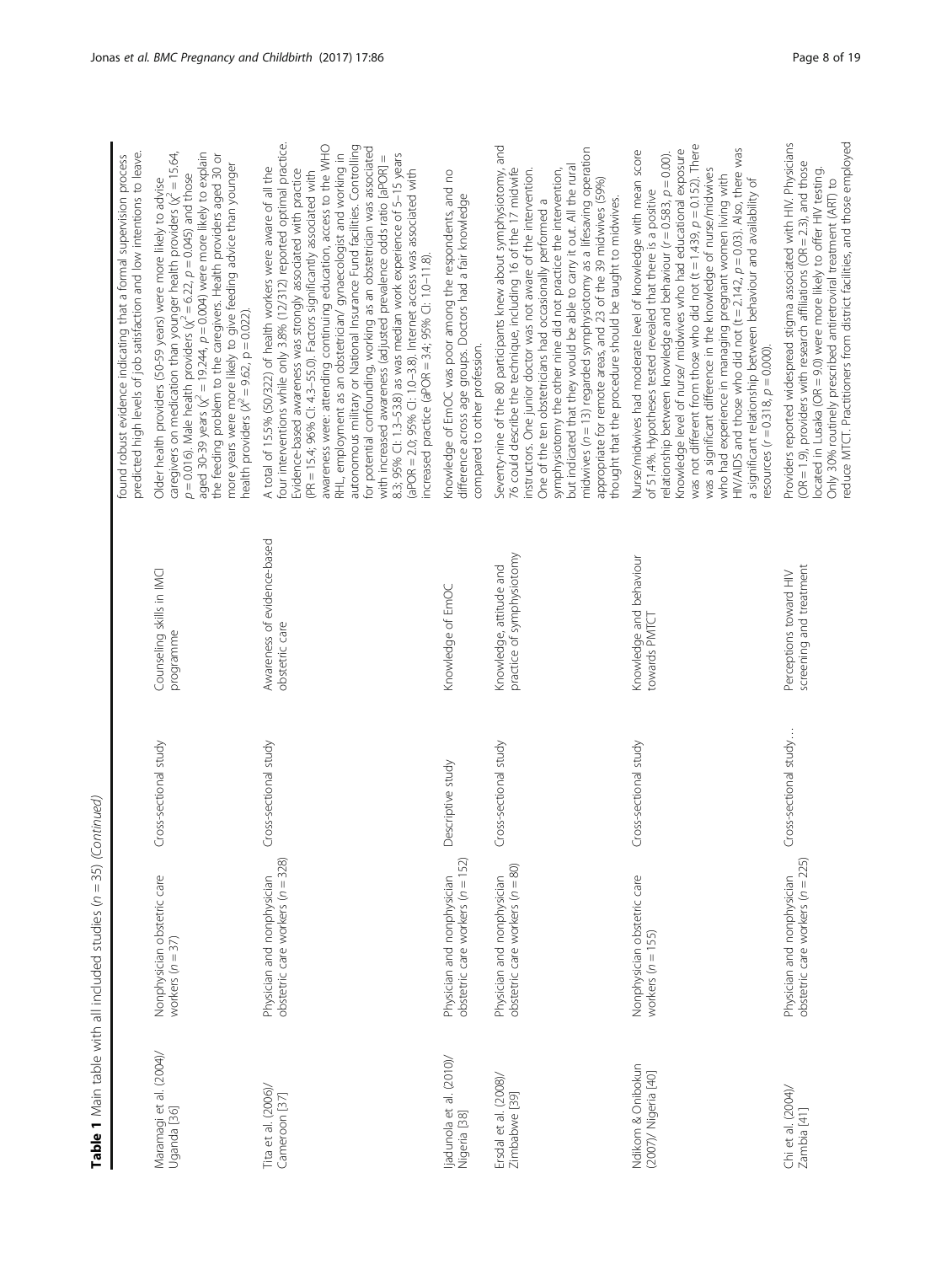| (OR = 2.8, 10.1 and 3.4 respectively). Among those never prescribing<br>at research facilities were more likely to prescribe ART routinely<br>ART, most cited a lack of availability (83%). | methods. Almost half (49%) of the participants who knew about EC<br>Most of the participants had heard about EC (79.4%). 1 in 4 (24.1%)<br>of the participants did not know the time limit within which EC is<br>available and accessible in convenient places for all. Some HCWs<br>had prescribed it in one form or another and 1 in every 10 had<br>expressed the need for more training, such as seminars in FP<br>population sensitized about EC issues. About 28% wanted EC<br>effective. slightly more than half (53.3%) wanted to make the<br>prescribed ECPs in the previous 12 months (11.9%).<br>Knowledge, attitude and<br>practice of EC | Bivariate analysis showed an association between competency score<br>health worker, years of experience, number of days absent, and avail-<br>and type of health worker (p < 0.05). Knowledge was most deficient<br>$(p < 0.001)$ , and seemed to influence the competency of healthcare<br>competency of physicians, health technicians, and obstetric nurses<br>within the health center were positively associated with test score<br>for postpartum infection and hypertensive complications. Type of<br>ability of guidelines for management of obstetric complications<br>$(p < 0.05)$ . Availability of guidelines was associated with higher<br>workers with fewer than 10 years of experience in particular.<br>Knowledge and skills of EmOC | emergency care facilities. 68.3% of the respondents had adequate<br>Facilities were adequately equipped with immunization supplies.<br>Essential drugs supply was inadequate in all centers; as well as<br>immunization issues. Use of the national case management<br>training in immunization with high knowledge scores on<br>algorithm was low among the respondents.<br>Quality of child health services | adequate training and experience on important obstetric procedures.<br>emergency obstetric care (EmOC) as per their level. Important ANC<br>Only 24% of the obstetric care workers used partograph frequently<br>and consistently. Majority of the facilities did not function fully for<br>Availability of essential drugs, equipment and other supplies was<br>unsatisfactory. A small proportion of obstetric care workers had<br>components were incomplete and unsatisfactory.<br>Obstetric care workers skills, and<br>Availability of MCH services,<br>the quality of MCH services | nurses/midwives had no continued education and lacked supervision<br>on adolescent sexual and reproductive health care. The majority had<br>dilemmas towards abortion care between the law, which is against<br>wanted to be trained on post-abortion care while eight on how to<br>perform abortions. Twenty-six wanted the government to support<br>available. Some reported that contraceptive use was against their<br>the adolescents when they asked for them and when they were<br>abortion, and the reality of the adolescents' situation. Forty-four<br>78% respondents reported that they provided contraceptives to<br>adolescent-friendly services and to train healthcare providers in<br>unresolved moral doubts, negative attitudes, values and ethical<br>religion and that youth should not indulge in sex. Half of the<br>adolescent sexual and reproductive health services.<br>Attitude towards adolescents'<br>SRH service provision |
|---------------------------------------------------------------------------------------------------------------------------------------------------------------------------------------------|-------------------------------------------------------------------------------------------------------------------------------------------------------------------------------------------------------------------------------------------------------------------------------------------------------------------------------------------------------------------------------------------------------------------------------------------------------------------------------------------------------------------------------------------------------------------------------------------------------------------------------------------------------|-------------------------------------------------------------------------------------------------------------------------------------------------------------------------------------------------------------------------------------------------------------------------------------------------------------------------------------------------------------------------------------------------------------------------------------------------------------------------------------------------------------------------------------------------------------------------------------------------------------------------------------------------------------------------------------------------------------------------------------------------------|---------------------------------------------------------------------------------------------------------------------------------------------------------------------------------------------------------------------------------------------------------------------------------------------------------------------------------------------------------------------------------------------------------------|-------------------------------------------------------------------------------------------------------------------------------------------------------------------------------------------------------------------------------------------------------------------------------------------------------------------------------------------------------------------------------------------------------------------------------------------------------------------------------------------------------------------------------------------------------------------------------------------|-----------------------------------------------------------------------------------------------------------------------------------------------------------------------------------------------------------------------------------------------------------------------------------------------------------------------------------------------------------------------------------------------------------------------------------------------------------------------------------------------------------------------------------------------------------------------------------------------------------------------------------------------------------------------------------------------------------------------------------------------------------------------------------------------------------------------------------------------------------------------------------------------------------------------------------------------------------|
|                                                                                                                                                                                             | Cross-sectional study                                                                                                                                                                                                                                                                                                                                                                                                                                                                                                                                                                                                                                 | Cross-sectional study                                                                                                                                                                                                                                                                                                                                                                                                                                                                                                                                                                                                                                                                                                                                 | Cross-sectional descriptive<br>study                                                                                                                                                                                                                                                                                                                                                                          | Population-based survey                                                                                                                                                                                                                                                                                                                                                                                                                                                                                                                                                                   | Exploratory study                                                                                                                                                                                                                                                                                                                                                                                                                                                                                                                                                                                                                                                                                                                                                                                                                                                                                                                                         |
|                                                                                                                                                                                             | obstetric care workers (n = 247)                                                                                                                                                                                                                                                                                                                                                                                                                                                                                                                                                                                                                      | obstetric care workers (n = 196)                                                                                                                                                                                                                                                                                                                                                                                                                                                                                                                                                                                                                                                                                                                      | Nonphysician obstetric care                                                                                                                                                                                                                                                                                                                                                                                   | Nonphysician obstetric care                                                                                                                                                                                                                                                                                                                                                                                                                                                                                                                                                               | obstetric care workers ( $n = 56$ )                                                                                                                                                                                                                                                                                                                                                                                                                                                                                                                                                                                                                                                                                                                                                                                                                                                                                                                       |
|                                                                                                                                                                                             | Physician and nonphysician                                                                                                                                                                                                                                                                                                                                                                                                                                                                                                                                                                                                                            | Physician and nonphysician                                                                                                                                                                                                                                                                                                                                                                                                                                                                                                                                                                                                                                                                                                                            | workers $(n = 252)$                                                                                                                                                                                                                                                                                                                                                                                           | workers $(n = 38)$                                                                                                                                                                                                                                                                                                                                                                                                                                                                                                                                                                        | Physician and nonphysician                                                                                                                                                                                                                                                                                                                                                                                                                                                                                                                                                                                                                                                                                                                                                                                                                                                                                                                                |
|                                                                                                                                                                                             | Byamugisha et al. (2007)/                                                                                                                                                                                                                                                                                                                                                                                                                                                                                                                                                                                                                             | Traore et al. $(2014)$                                                                                                                                                                                                                                                                                                                                                                                                                                                                                                                                                                                                                                                                                                                                | Ehiri et al. (2005),                                                                                                                                                                                                                                                                                                                                                                                          | Worku et al. (2013),                                                                                                                                                                                                                                                                                                                                                                                                                                                                                                                                                                      | Mngadi et al. (2008)/                                                                                                                                                                                                                                                                                                                                                                                                                                                                                                                                                                                                                                                                                                                                                                                                                                                                                                                                     |
|                                                                                                                                                                                             | Uganda [42]                                                                                                                                                                                                                                                                                                                                                                                                                                                                                                                                                                                                                                           | Mali [43]                                                                                                                                                                                                                                                                                                                                                                                                                                                                                                                                                                                                                                                                                                                                             | Nigeria [44]                                                                                                                                                                                                                                                                                                                                                                                                  | Ethiopia [45]                                                                                                                                                                                                                                                                                                                                                                                                                                                                                                                                                                             | Swaziland [48]                                                                                                                                                                                                                                                                                                                                                                                                                                                                                                                                                                                                                                                                                                                                                                                                                                                                                                                                            |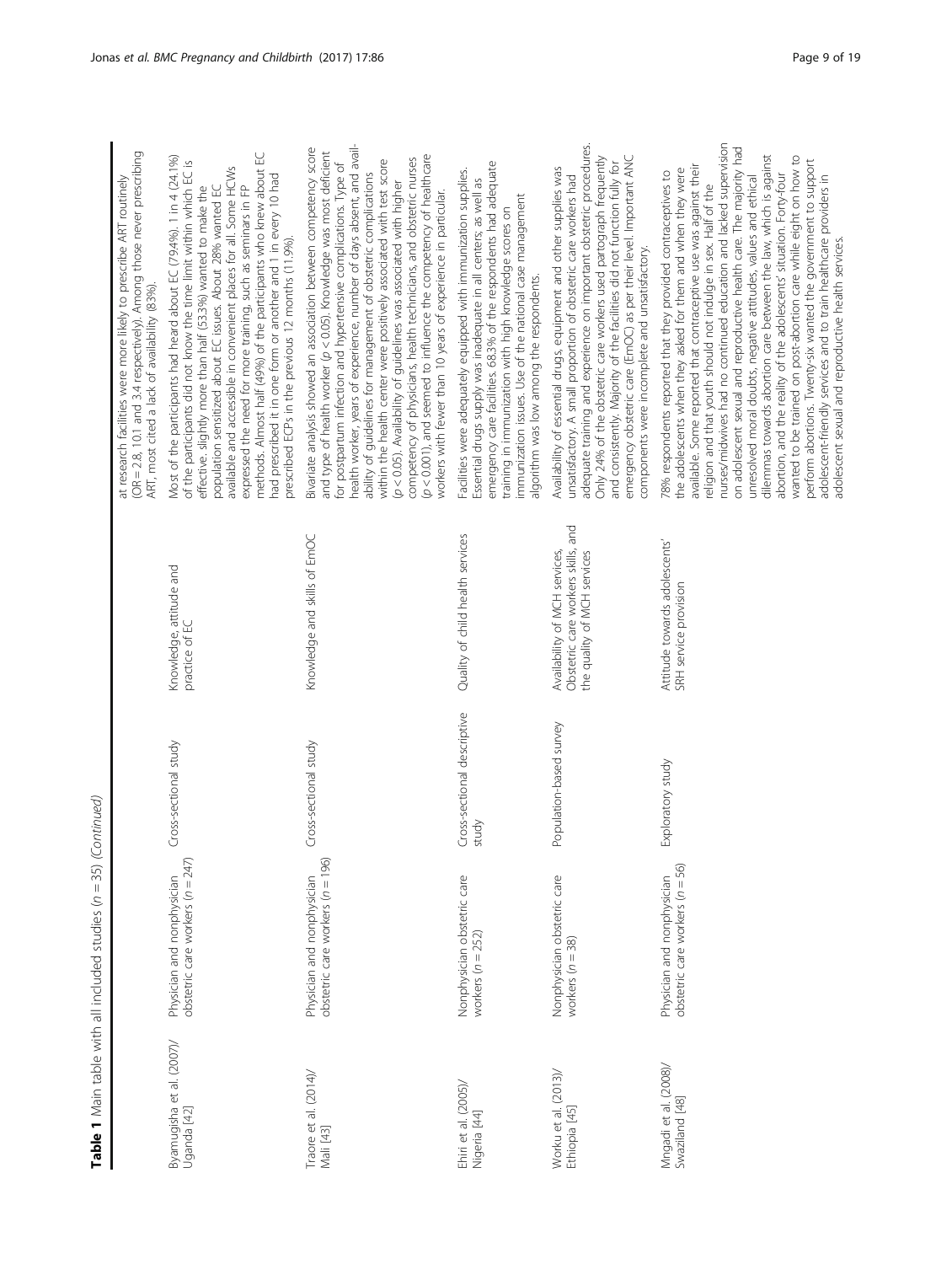| Oduro-Mensah et al.<br>(2013)/ Ghana [49]            | obstetric care workers $(n = 65)$<br>Physician and nonphysician  | Cross-sectional descriptive<br>study    | Decision making for clinical<br>care                                                         | management issues (including leadership and interpersonal relations<br>Printed protocols and guidelines were the most commonly selected<br>(institutionally) modified or developed guidelines and protocols e.g.,<br>majority of respondents (80%) said they had access to various local<br>were also frequently selected as aids in daily decision making. The<br>among staff), and barriers to referral were important influences in<br>(96%) aids used in decision-making. However workshop materials<br>management of postpartum haemorrhage, management of pre-<br>availability of staff, essential medicines, supplies and equipment;<br>(92%), expert advice (90%) and telephone calls for advice (85%)<br>eclampsia / eclampsia, etc. Health system constraints such as<br>decision-making. |
|------------------------------------------------------|------------------------------------------------------------------|-----------------------------------------|----------------------------------------------------------------------------------------------|-----------------------------------------------------------------------------------------------------------------------------------------------------------------------------------------------------------------------------------------------------------------------------------------------------------------------------------------------------------------------------------------------------------------------------------------------------------------------------------------------------------------------------------------------------------------------------------------------------------------------------------------------------------------------------------------------------------------------------------------------------------------------------------------------------|
| Leon, Lundgren, &<br>Jennings (2006),<br>Rwanda [50] | Nonphysician obstetric care<br>workers $(n = 40)$                | Observational study                     | Provision of contraceptives<br>Guidelines utilization for                                    | this set, items previously classified as essential were addressed more<br>guideline categories in Rwanda, where contraindications were more<br>prevalent than use instructions. Contraindications ranked above use<br>Providers implemented less than one third of the guideline set, but<br>providers emphasized contraindications in 29-min sessions. Within<br>frequently than guidelines classified as less important in Rwanda<br>(3:2). Use instructions were not addressed frequently than other<br>categorized as essential by expert opinion (p <0.01). Rwandan<br>they addressed, more frequently than other guidelines, items<br>nstructions in both locations in Rwanda.                                                                                                                |
| Warenius et al. (2006)/<br>Kenya/Zambia [46]         | Nonphysician obstetric care<br>workers $(n = 707)$               | Cross-sectional study                   | Attitude towards adolescents'<br>SRH service provision                                       | Nurse-midwives disapproved of adolescent sexual activity, including<br>adolescent sexuality and reproduction showed a tendency towards<br>midwives agreed that "If a schoolgirl was sexually active she should<br>condoms". However, both Kenyan (55%) and Zambian (67%) nurse-<br>more youth- friendly attitudes. About two-thirds (69%) of Kenyan<br>education and those who had received continuing education on<br>pragmatic attitude to handling these issues. Those with more<br>and about half (52%) of Zambian respondents disagreed that<br>masturbation, contraceptive use and abortion, but also had a<br>"16-year-old out-of-school girls should be encouraged to use<br>be allowed to use contraceptives".                                                                             |
| Evens et al. (2014)/<br>Kenya [51]                   | Nonphysician obstetric care<br>workers $(n = 20)$                | intervention study<br>Descriptive post- | Attitude towards post-abortion<br>care (PAC) service and quality<br>of the service provision | Majority of healthcare providers' were in favour of equal treatment<br>for PAC regardless of age/marital status of clients. All healthcare<br>providers deemed PAC services important. Sexual activity after<br>marriage was supported by 45% of the providers.                                                                                                                                                                                                                                                                                                                                                                                                                                                                                                                                     |
| Meyer, (1992)/ SA [52]<br>Chalmers, McIntyre &       | Physician obstetric care<br>workers $(n = 203)$                  | Hospital-based survey                   | Attitude toward caesarean<br>section                                                         | doctors believe that CS are performed by obstetricians duet of lack<br>of proper (training) management of complication/difficult delivery.<br>Private doctors consider CS safer than a "normal" delivery. Public                                                                                                                                                                                                                                                                                                                                                                                                                                                                                                                                                                                    |
| Sidze et al. $(2014)$<br>Senegal [47]                | obstetric care workers $(n = 637)$<br>Physician and nonphysician | Health facility survey                  | Access to and use of<br>contraceptives                                                       | restrictions according to clients' marital status, for the provision of<br>Obstetric care workers had a minimum age restriction, as well as<br>contraceptives to young women in Senegal.                                                                                                                                                                                                                                                                                                                                                                                                                                                                                                                                                                                                            |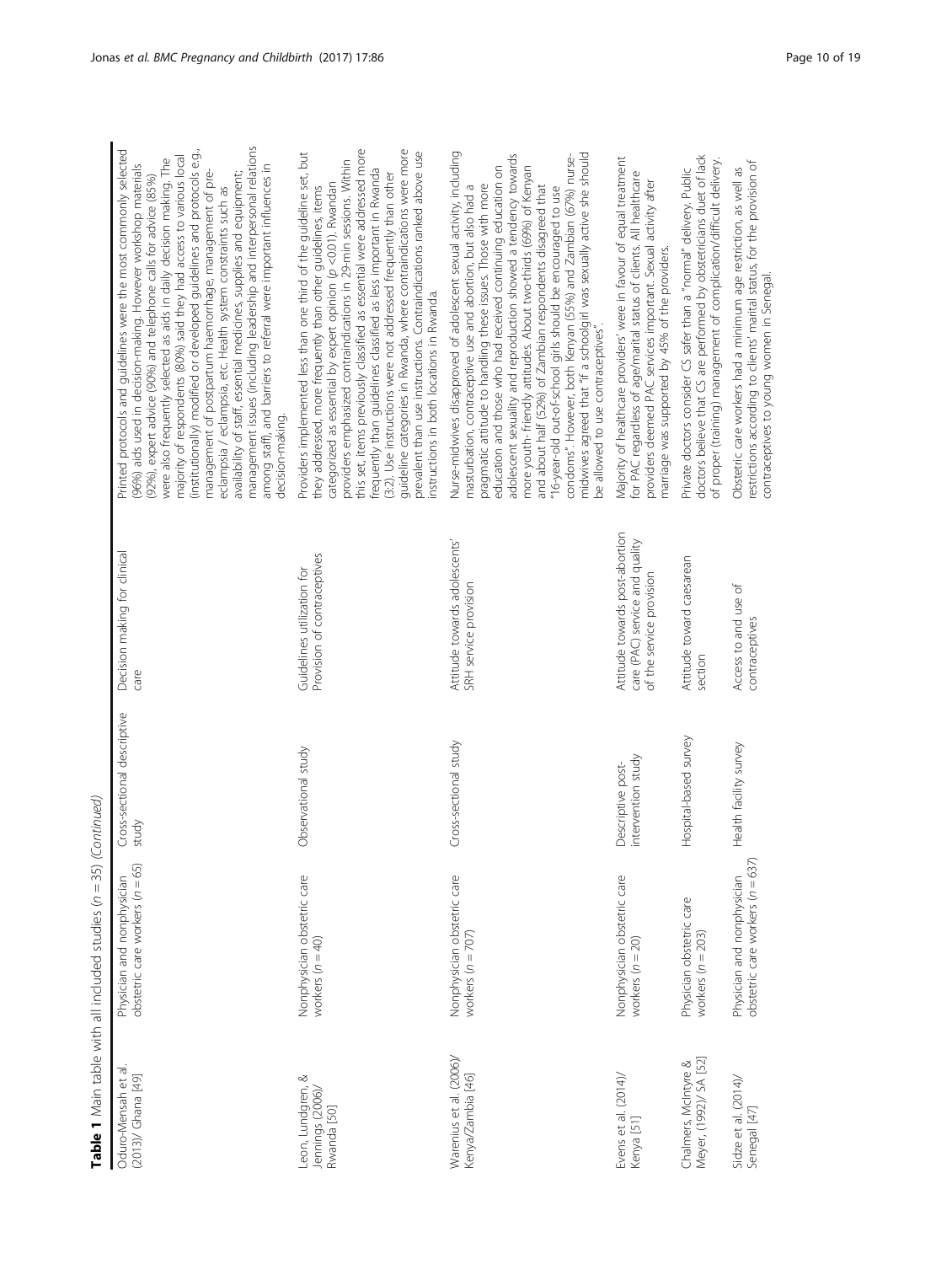| Chaibva et al. (2010)/<br>Zimbabwe [13] | Nonphysician obstetric care<br>workers $(n = 52)$              | Descriptive study     | Utilization of prenatal services<br>by adolescents | all of the midwives (n 1/4 49; 94.2%) considered financial constraints<br>decisions to utilize prenatal services; 29 (55.8%) felt that adolescents<br>perceived prenatal care to be beneficial because they realised that<br>to be a factor limiting adolescents' utilization of prenatal services.<br>utilization of prenatal services according to the midwives. Almost<br>adolescents' decisions. Most midwives (n 1/4 45; 86.5%) reported<br>obstetric problems could be detected and addressed during the<br>that the quality of prenatal services could influence adolescents'<br>Socio-demographic and cultural factors influenced adolescents'<br>71.2% agreed that health workers' attitudes could influence<br>prenatal period. |
|-----------------------------------------|----------------------------------------------------------------|-----------------------|----------------------------------------------------|-------------------------------------------------------------------------------------------------------------------------------------------------------------------------------------------------------------------------------------------------------------------------------------------------------------------------------------------------------------------------------------------------------------------------------------------------------------------------------------------------------------------------------------------------------------------------------------------------------------------------------------------------------------------------------------------------------------------------------------------|
| Mane et al. (2014)/<br>Senegal [57]     | obstetric care workers (n = 163)<br>Physician and nonphysician | Descriptive study     | Provision of emergency<br>contraceptives (EC)      | workers also carried judgment towards EC users. A larger proportion<br>of the obstetric care workers indicated unwillingness to provide EC<br>found. They also reported reluctance in providing counseling and<br>Knowledge gaps about EC among obstetric care workers were<br>consequently the service/availability of the service thereof. The<br>to adolescents- only 37% indicated they would provide EC to<br>adolescents who require it.                                                                                                                                                                                                                                                                                            |
| awani et al. (2014)/<br>Vigeria [58]    | Physician obstetric care<br>workers $(n = 151)$                | Cross-sectional study | Provision of obstetric analgesia                   | instruments. Among users, only 20 (13.3%) offered obstetric analgesia<br>patients' requests. The comparison between the younger and older<br>parturients in labour that were either non-assisted or assisted with<br>routinely to parturients, 44 (29.1%) sometimes and 10 (6.6%) on<br>(1.18-16.18) at 95% CI, $p = 0.018$ , while that between urban and<br>A total of 74 (49.0%) participants offered obstetric analgesia to<br>age groups was statistically significant with Odds Ratio of 4.37<br>ural practitioners was 4.77 (0.99-22.85) at 95% Cl, $p = 0.034$ .                                                                                                                                                                  |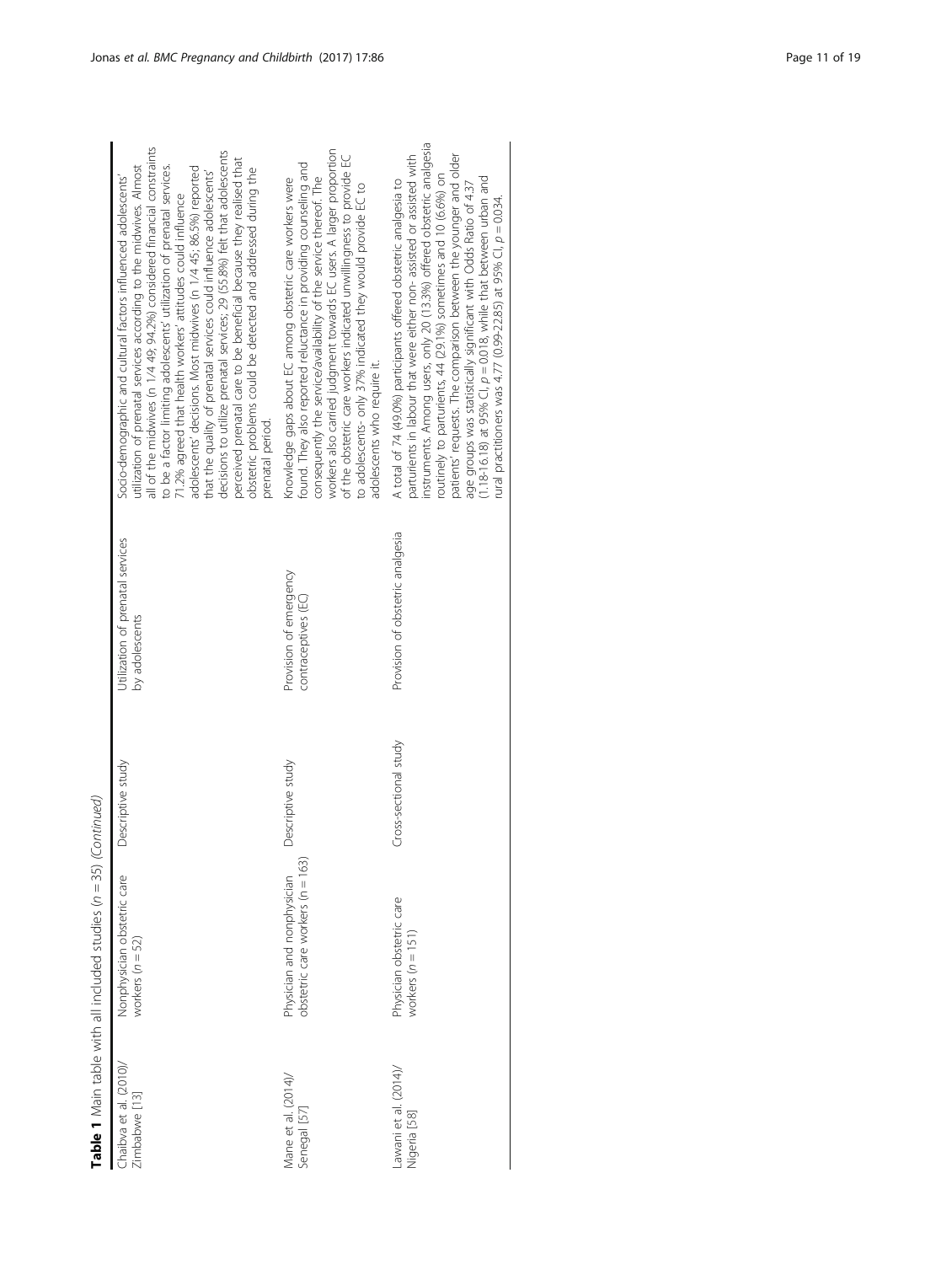## Included studies

A majority of the studies were from Nigeria ( $n = 9$ ) and Ethiopia (*n* = 7), followed by Kenya (*n* = 2), Uganda (*n* = 2), Zambia ( $n = 2$ ), Senegal ( $n = 2$ ), Ghana ( $n = 2$ ), Zimbabwe  $(n = 2)$ , and South Africa  $(n = 2)$ . Malawi, Swaziland, Cameroon, and Rwanda were represented by one study each, and one study represented Mali, Tanzania and Mozambique in one. Of the 35 studies included (see Fig. [1](#page-4-0)), 21 of them investigated association or influence on the primary outcomes, which affect quality of SRH services and possibly access to and utilization of the services, as described above (see Table 2). Fourteen studies did not investigate this association and only reported on healthcare workers' behaviours and related factors in SRH services in a descriptive sense.

Of the 35 studies included, 28% ( $n = 10$ ) of them investigated basic obstetric care skills among professional healthcare workers, 23% ( $n = 8$ ) investigated knowledge of SRH service components, 20% ( $n = 7$ ) investigated behaviours of professional healthcare workers with regards to certain SRH services. The remaining 29%  $(n = 10)$ studies investigated availability of resources and other essential components of SRH services, as factors associated with adequate quality service provision in SRH services. A majority of the studies,  $71\%$  ( $n = 25$ ) were cross-sectional studies, some were population and hospital surveys 9% ( $n = 3$ ), exploratory studies 6% ( $n = 1$ )  $= 2$ ), observational studies 6% (*n* = 2), intervention studies 6% ( $n = 2$ ), and only one was a retrospective study 3%  $(n = 1)$ .

The included studies investigated determinants associated with adequate, quality service provision in sexual and reproductive healthcare (SRH) services and other related factors. The determinants included basic knowledge and skills regarding SRH among professional healthcare workers working in SRH services, as well as their behaviours and attitudes towards providing SRH services. Other factors associated with the behaviours and personal determinants of healthcare workers in SRH, such as the availability of essential SRH resources are also reported. The results are presented under the research questions which this review sought to answer.

## Which healthcare workers' behaviours and personal determinants are associated with access to and utilization of SRH services in SSA?

In this paper, a description of healthcare workers' behaviours and personal determinants associated with these

Table 2 Studies associated with the primary or secondary outcomes

| Study/Country                     | Service outcomes                      |                                                 |                                                |                                       |
|-----------------------------------|---------------------------------------|-------------------------------------------------|------------------------------------------------|---------------------------------------|
|                                   | Quality of SRH<br>healthcare services | Access (and availability of)<br>to SRH services | Utilization (and provision)<br>of SRH services | Maternal and child<br>health outcomes |
| Okokon et al. (2014)/Nigeria      | ✓                                     |                                                 | ✓                                              |                                       |
| Evens et al. (2014)/ Kenya        |                                       |                                                 |                                                |                                       |
| Yisma et al. (2013)/Ethiopia      |                                       |                                                 |                                                |                                       |
| Worku et al. (2013)/Ethiopia      |                                       |                                                 |                                                |                                       |
| Opiah et al. (2012)/ Nigeria      |                                       |                                                 |                                                |                                       |
| Sidze et al. (2014)/Senegal       |                                       |                                                 |                                                |                                       |
| Mane et al. (2014)/Senegal        |                                       |                                                 |                                                |                                       |
| Ameh et al. (2012)/ Somalia       |                                       |                                                 |                                                |                                       |
| Ndikom & Onibokun (2007)/ Nigeria |                                       |                                                 |                                                |                                       |
| Ehiri et al. (2005)/Nigeria       |                                       |                                                 |                                                |                                       |
| Tita et al. (2006)/ Cameroon      |                                       |                                                 |                                                |                                       |
| Karamagi et al. (2004)/ Uganda    |                                       |                                                 |                                                |                                       |
| Hussein, et al. (2004)/ Ghana     |                                       |                                                 |                                                |                                       |
| Lawani et al. (2014)/ Nigeria     |                                       |                                                 |                                                |                                       |
| Chi et al. (2004)/ Zambia         |                                       |                                                 |                                                |                                       |
| Wakgari et al. (2015)/ Ethiopia   |                                       |                                                 |                                                |                                       |
| Fawole et al. (2008)/ Nigeria     |                                       |                                                 |                                                |                                       |
| Nyango et al. (2010)/Nigeria      |                                       |                                                 |                                                |                                       |
| Vivio et al. (2010)/ Zambia       |                                       |                                                 |                                                |                                       |
| Chaibva et al. (2010)/ Zimbabwe   |                                       |                                                 |                                                |                                       |
| Ersdal et al. (2008)/ Zimbabwe    |                                       |                                                 |                                                |                                       |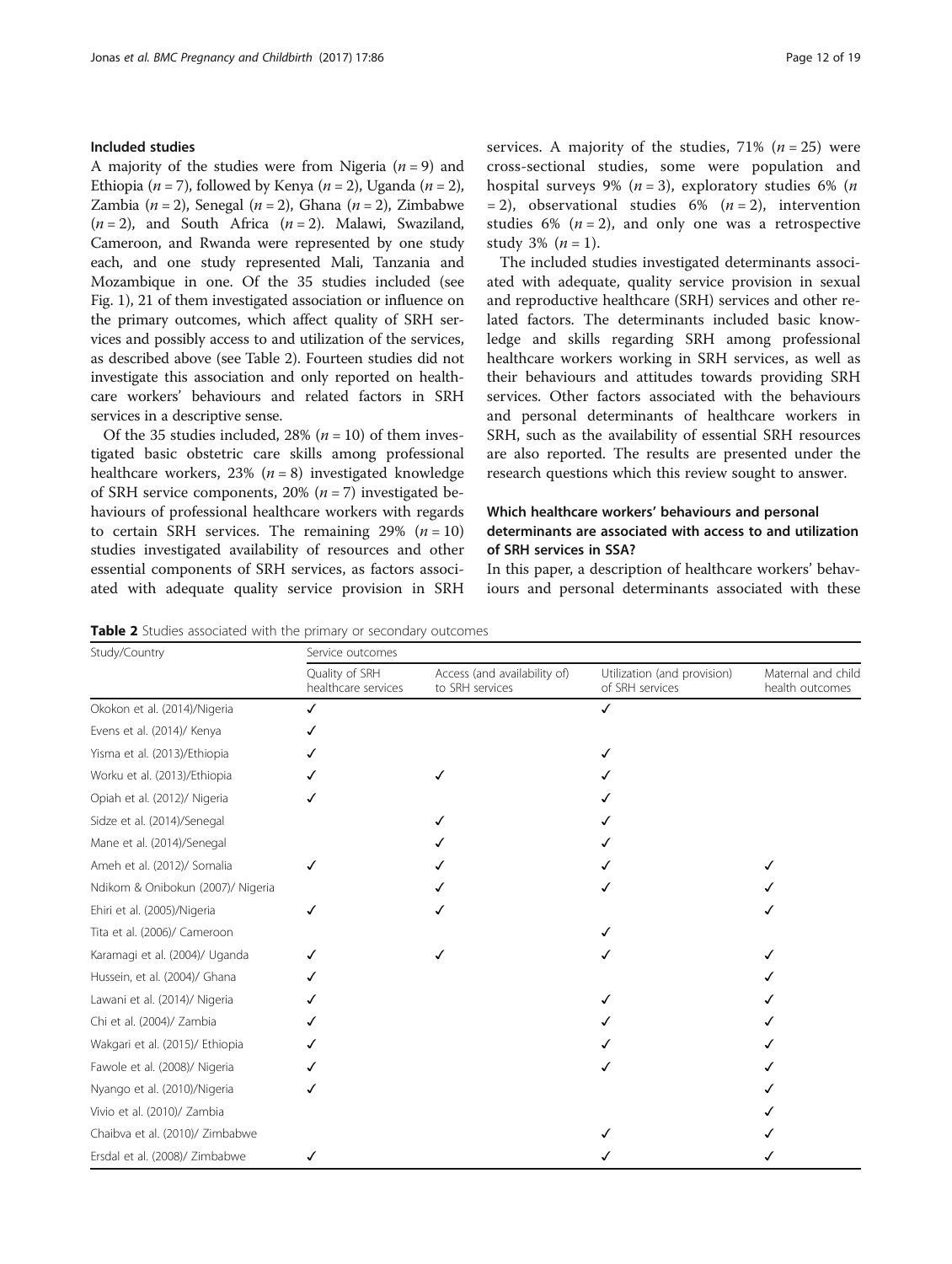behaviours are reported. These behaviours and personal determinants have potential to negatively affect SRH access and utilization of services, as well as quality of care.

## Knowledge and skills of obstetric care in SRH services

Among the studies investigating knowledge, eight of them focused on knowledge of partograph  $(n = 8)$ , a component of basic emergency obstetric care (EmOC), and its association with its utilization in SRH services. These studies were undertaken in Nigeria  $(n = 5)$ , Ethiopia  $(n = 2)$ , and Ghana  $(n = 1)$  [\[22](#page-17-0)–[29\]](#page-17-0). All these studies found that knowledge of partograph had a strong association with its utilization in SRH services. Knowledge of partograph was found to be higher in obstetric care workers working in hospitals than in those working in health centers in Ethiopia [[25\]](#page-17-0). While the knowledge was higher among those working in hospitals, the utilization was more frequent in the health centers than in hospitals [[25](#page-17-0)]. The knowledge of partograph components was found to be poor among the auxillary nurses and midwives in Nigeria [[24\]](#page-17-0). More years of experience of a healthcare worker with the healthcare system in Nigeria was associated with better partograph utilization in terms of frequency and skills of partograph use [\[27\]](#page-17-0).

A majority of the studies  $(n = 10)$  investigated knowledge of other components of basic EmOC and found: basic EmOC knowledge among the obstetric care workers was poor, EmOC knowledge and skills and confidence in providing the services was improved by training, higher knowledge scores of some life-saving techniques, such as neonatal resuscitation were associated with having performed the technique recently and with geographical location [\[30](#page-17-0)–[39\]](#page-17-0). However, type of healthcare worker such as being a nurse or a midwife did not have any associations with higher knowledge scores among healthcare workers in Ethiopia [[32\]](#page-17-0).

Knowledge of active management of the third stage of labour (AMTSL) was fairly adequate among the healthcare workers in Zambia, although a few of the workers still practiced cord clamping and cutting, a procedure no longer recommended as part of AMTSL [\[23](#page-17-0)]. Only a third of healthcare workers were aware of the fundal massage as a component of AMTSL [[33](#page-17-0)]. The knowledge and use of maternal ultrasound among midwives in Zambia was improved after training on maternal ultrasound [\[34\]](#page-17-0). Knowledge of basic EmOC among the different professions in SRH services in Nigeria was better among doctors compared to other professions, but no difference was found between age groups [\[38\]](#page-17-0). Knowledge of symphysiotomy, a procedure performed to widen the pelvis in order to ease childbirth when there is a mechanical problem, was moderate among all participants in the Zimbabwean study and all could describe how to perform it [\[39](#page-17-0)]. In particular, rural midwives in Zimbabwe regarded the technique as a lifesaving one appropriate for remote areas, and more than half of them thought that it was necessary to be taught [\[39\]](#page-17-0).

With regards to PMTCT, knowledge among nurses and midwives was moderate Nigeria, with knowledge and behaviour being positively correlated [[40](#page-17-0), [41](#page-17-0)]. Knowledge of PMTCT among nurses and midwives who manages pregnant women living with HIV and AIDS in Nigeria was significantly better from those who did not manage pregnant women living with HIV and AIDS [[40\]](#page-17-0). Knowledge of emergency contraceptive, on the one hand, was fair among the different cadre of healthcare workers in Uganda [[42\]](#page-17-0). On the other hand, 1 in 4 healthcare workers did not know the time limit within which EC was effective. Knowledge of postpartum infections and management of hypertensive complications was fairly poor among the healthcare workers in Mali [[43](#page-17-0)]. However, high knowledge scores on immunization issues were found among healthcare workers in Nigeria [\[44](#page-17-0)].

With regards to continuous education, a model often used in the healthcare setting to continuously improve knowledge and skills of healthcare workers, nearly half of the participants in a study in Swaziland had no continuous education training and felt that they needed guidance or supervision on adolescent sexual and reproductive health care, although some of them wanted to be trained on post-abortion care while some wanted to be trained on how to perform abortions [[45\]](#page-17-0). A small proportion of the healthcare workers wanted the government to train healthcare workers in adolescent sexual and reproductive health services [\[45](#page-17-0)]. In Nigeria however, a large proportion of healthcare workers (68%) had adequate training in immunization, according to Ehiri et al. [[44\]](#page-17-0).

## Attitudes toward women and adolescents seeking SRH services

Negative attitudes towards provision of SRH services to adolescents in Ethiopia was significantly associated with healthcare workers' being married, lower levels of education, being a health extension worker, lack of training on RH services, and non-use of family planning by healthcare workers themselves [[17\]](#page-17-0). A majority of healthcare workers in both Kenya (82%) and Zambia (86%) reported that they would advise adolescents to abstain from sex when they seek contraceptives [[46\]](#page-17-0). With regards to provision of contraceptives to young women, healthcare workers had a minimum age restriction, as well as restrictions according to clients' marital status in Senegal [\[47](#page-17-0)]. However, healthcare workers with more education and those who had received continuing education on adolescent sexuality and reproduction showed a tendency towards more youth- friendly attitudes and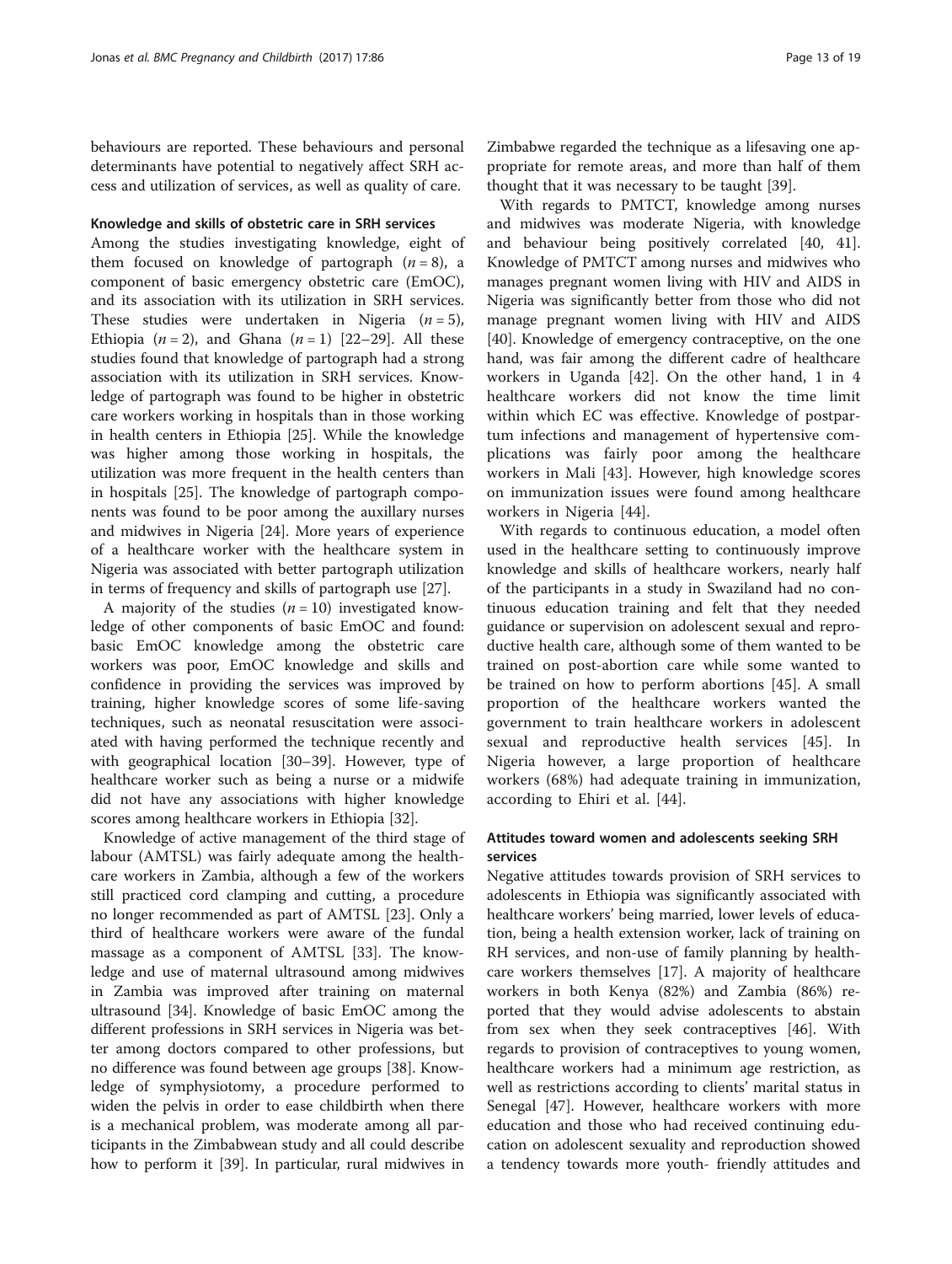were in support of contraceptive use among adolescents [[46](#page-17-0)]. Furthermore, these two countries concurred with the notion of adolescent boys being taught the dangers of masturbation [[46\]](#page-17-0). On the positive attitudes of healthcare workers, a majority of the obstetric care workers in Zimbabwe agreed that adequate knowledge about prenatal services, accessible and acceptable services, affordable services, needs-focused prenatal services, prompt services and perceived benefits would influence women and adolescents' decisions to utilize prenatal services [[13\]](#page-17-0).

## Healthcare workers' cultural and religious beliefs regarding SRH services

Religion was found to be a factor among healthcare workers in Swaziland as some healthcare workers reported that contraceptive use was against their religion and that youth should not indulge in sex [\[48](#page-17-0)]. Furthermore, masturbation is regarded as a sinful act and those who perform it are believed to experience mental disorders or fertility problems by a majority of healthcare workers in both Kenya ( $n = 264$ ) and Zambia ( $n = 331$ ) [[46\]](#page-17-0). In general, masturbation is considered a taboo in the southern region of SSA. Nurses and midwives disagreed that abortion should be provided to adolescent girls with unwanted pregnancies, on both cultural and religious grounds in Kenya (80%) and Zambia (94%) [[46\]](#page-17-0). Nearly a third (26%) of the nurses and midwives in both countries reported that they would feel annoyed if an adolescent girl would report with abortion-induced related symptoms [\[46](#page-17-0)].

## Availability of SRH services and resources

In Ethiopia, availability of essential drugs, equipment and other supplies was unsatisfactory, and discrepancies were found between providers and clients with regards to services provided and services received [\[45\]](#page-17-0). A majority of the facilities in Ethiopia did not function fully for EmOC as per their level, as well as important ANC components were incomplete and unsatisfactory [\[45](#page-17-0)]. Ndikom & Onibokun (2007) [[40\]](#page-17-0) found a significant relationship between behaviours and availability of resources. While facilities were adequately equipped with immunization supplies in Nigeria, essential drugs supply was inadequate in all centers; as well as emergency care facilities [\[40](#page-17-0)]. Various healthcare system constraints, such as human resources, availability of essential medical supplies including drugs, and challenges with the referral system were reported as key factors influencing decisionmaking for clinical care in Ghana [[49](#page-17-0)].

Printed protocols and guidelines were the most commonly selected aids used in decision-making for clinical care and the availability of guidelines was associated with higher competency of physicians, health technicians, and

obstetric nurses [[49](#page-17-0)]. However, study participants also reported healthcare systems' facilitators in decisionmaking for clinical care in Ghana. The facilitators included availability and consultation of workshop materials, expert advice and telephone calls to other colleagues, and access to various locally (institutionally) modified or developed guidelines and protocols e.g., guidelines on the management of postpartum [[49\]](#page-17-0).

Contrary to Oduro-Mensah, et al., [\[49](#page-17-0)], Implementation of clinical guidelines was less than optimal, with certain sections of the guidelines better implemented than others by healthcare workers in Rwanda [\[50](#page-18-0)]. Furthermore, higher competency in EmOC skills was linked to the availability of guidelines which further enhanced competency of other healthcare workers with fewer than 10 years of experience in Mali [[43](#page-17-0)].

## Other factors associated with provision of quality SRH services

The major factors found to influence behaviour towards PMTCT services were mainly fear of getting infected, irregular supply of resources like gloves, goggles, and sharps boxes, and an irregular supply of water [\[40\]](#page-17-0). A majority of healthcare workers in Kenya were in favour of equal treatment for post abortion care (PAC) regardless of the age or marital status of clients [\[51](#page-18-0)]. All healthcare workers in Kenya deemed PAC services important. Sexual intercourse after marriage was supported by less than half of the healthcare workers in the Kenyan study [[51](#page-18-0)]. Private doctors in South Africa considered caesarean section (CS) safer than a "normal" delivery, a convenience and financially enticing to the doctor [\[52](#page-18-0)]. Public doctors believed that CS is performed by obstetricians due to a lack of proper (training) management of complications or difficult delivery in South Africa [\[52\]](#page-18-0).

## **Discussion**

This systematic review includes studies on the behaviors and personal determinants of healthcare workers pertaining to sexual and reproductive health from sub-Saharan Africa. Negative behaviours and attitudes of healthcare workers, as well as personal determinants, such as poor knowledge and skills of SRH services, and related factors, like unavailability of essential drugs and equipment are associated with provision of inadequate SRH services. Negative behaviours, including negative attitudes of healthcare workers regarding some SRH services, particularly for adolescents' SRH services were commonly reported in the studies included in this review [\[17](#page-17-0), [46,](#page-17-0) [51, 52\]](#page-18-0). Healthcare workers' negative behaviours and attitudes are unlikely to encourage women in general to access and utilize SRH services, but more specifically young women.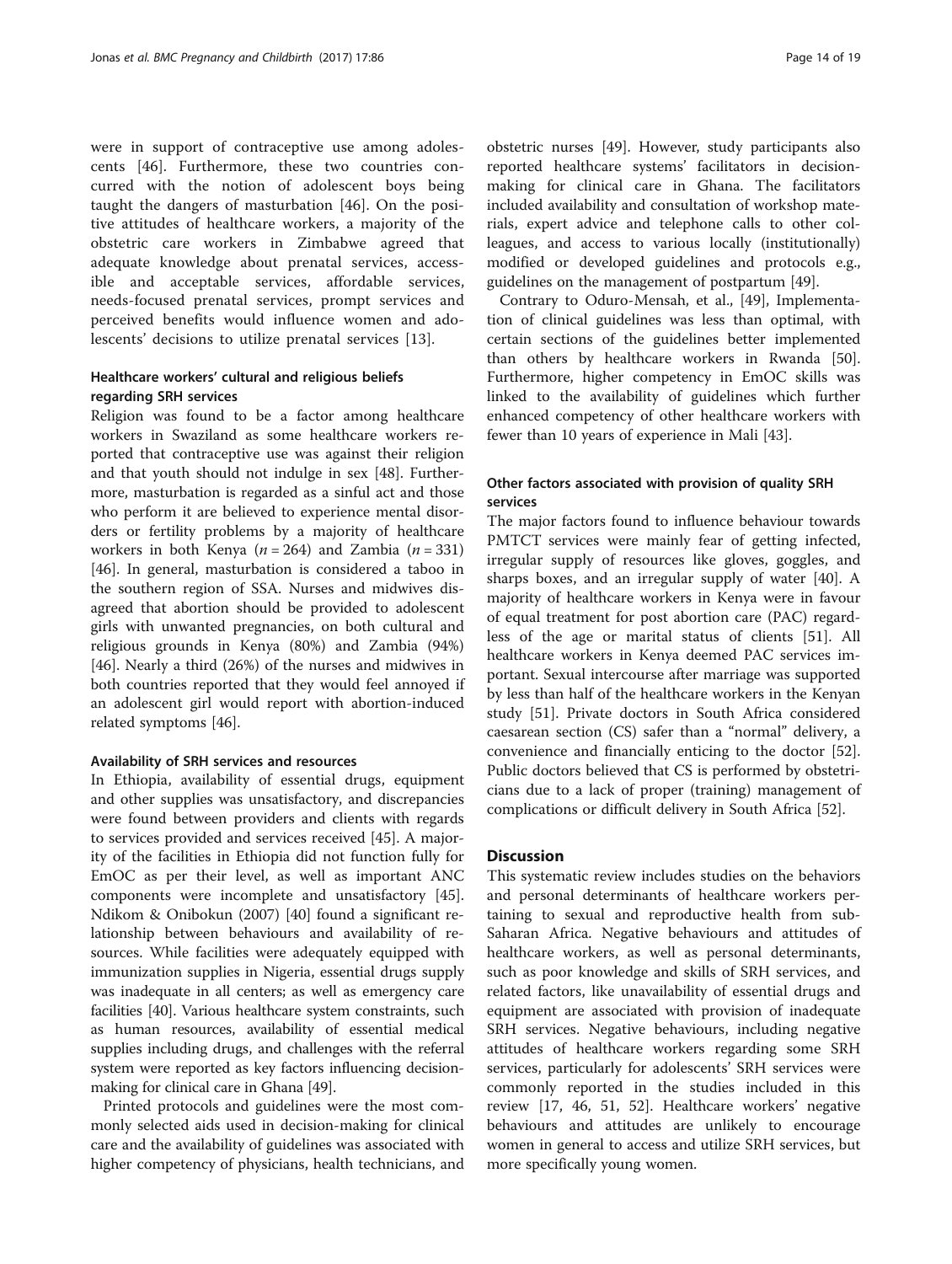With regards to adolescents specifically, it appears that nurses and midwives disapprove of adolescents' sexual activities and show reluctance in providing SRH services to adolescents who engage in sexual activities [\[46](#page-17-0)]. Healthcare workers' negative behaviours and attitudes towards adolescents seeking SRH services, such as contraceptives are well documented in SSA, and have a negative effect on adolescents' access to and utilization of the services [\[11](#page-17-0), [13, 16](#page-17-0), [17](#page-17-0), [46, 48](#page-17-0), [51](#page-18-0)–[53\]](#page-18-0). Consequently, many adolescents continue to fall pregnant and for some, the pregnancy is unwanted [\[1](#page-16-0), [47, 48,](#page-17-0) [54](#page-18-0)]. Furthermore, negative behaviours and attitudes of healthcare workers considerably affect women and adolescents' decision to access and utilize antenatal care services during pregnancy, including decisions to deliver the baby at a healthcare facility and post-natal care thereafter [[13](#page-17-0), [53](#page-18-0)]. This finding is a cause for concern, as contraceptive use by adolescents is needed to help reduce teenage pregnancy, and antenatal care is important to monitor pregnancy and helps to detect and prevent potential complications during pregnancy.

Evidence shows that healthcare workers' negative behaviours discourage women and adolescents from accessing and utilizing SRH services [\[11](#page-17-0)–[20](#page-17-0)]. For example, healthcare workers' negative attitudes towards provision of contraceptives to adolescents hinder adolescents' access to and utilization of SRH services [[17, 18](#page-17-0)]. It is therefore clear that interventions which aim to address and change the negative behaviours and attitudes of healthcare workers in SRH services are likely to improve healthcare utilization, especially by adolescents.

Personal determinants, which most consistently appeared to be associated with adequate quality provision of SRH services at large, were knowledge and skills of SRH service components, and continuous education on SRH service components. Knowledge and skills of basic, yet necessary and life-saving components of SRH services is unsatisfactory, according to the studies included in this review. Continuous education, a method of keeping abreast with current and updated knowledge also appears to be a method least utilized by healthcare workers according to the studies included. This is concerning, given the poor knowledge and skills of SRH services among healthcare workers reported by the studies included in this review.

Knowledge of specific SRH components, such as the knowledge of partograph and the components of active management of the third stage of labour (AMTSL) are below optimum levels, and are not being fully implemented by some healthcare workers as per the WHO recommended guidelines of EmOC and AMTSL. These SRH components include the poor utilization of partograph during labour, the controlled cord clamping and cutting, and the fundal massage, which are all very

useful and can save lives if fully and correctly implemented. This finding echoes findings from a study by Ueno et al., [[55\]](#page-18-0) which investigated and evaluated the implementation of EmOC components in public hospitals where only two hospitals fully implemented the nine components of EmOC. Signal functions requiring skill like manual removal of placenta, removal of retained products, or vacuum extraction, were also not performed at all in the healthcare centre, and only three out of eight facilities provided anticonvulsants even though eclampsia is one of the leading causes of complications during labour and of maternal deaths [\[55\]](#page-18-0).

These components are crucial components of adequate and quality SRH services, and are essential to mother and child healthcare outcomes. Therefore, optimum knowledge and skills of both EmOC and AMTSL are necessary to improve maternal and child health, and reduce maternal and child mortality and morbidity. Furthermore, evidence synthesized in this review show that healthcare workers have limited knowledge of emergency contraceptives (EC) and how it works. This is also a cause for concern as knowledge of EC and its provision is particularly important to prevent unwanted or unplanned pregnancies. This finding is similar to previous research, where knowledge of EC was relatively poor among healthcare workers [[42,](#page-17-0) [54](#page-18-0), [56, 57](#page-18-0)]. Adolescents are the most frequent group of people who tend to use and or need EC to prevent unwanted pregnancies after having had unsafe sex [\[54](#page-18-0)]. However, if healthcare workers do not know how EC work and when it is best to provide it, it is unlikely that they would encourage adolescents to seek this service or provide it should the need arise [[56](#page-18-0)–[58](#page-18-0)]. This further puts limitations for adolescents to access and utilize services for their SRH needs.

Healthcare systems related factors, such as a lack of resources including essential drugs and equipment, also have a relation to inadequate quality provision of SRH services. Inadequate availability of essential drugs and other equipment not only impede access to and utilization of services, but also the provision of adequate quality service in SRH services. Factors such as a shortage of staff, drugs and equipment, and limited skills have been identified in the literature as possible reasons why quality of SRH services is not optimal, for example EmOC requiring skills are the least performed by healthcare workers in SRH services [\[39,](#page-17-0) [50](#page-18-0)]. Thus, to improve quality service provision, and access to and utilization of services in SRH, sufficient availability of resources is crucial.

It is worth noting that SSA countries are different from each other, but also share a few similarities, such as poor infrastructure, limited healthcare resources, including limited human resources in healthcare settings. With regards to culture and religion, some countries in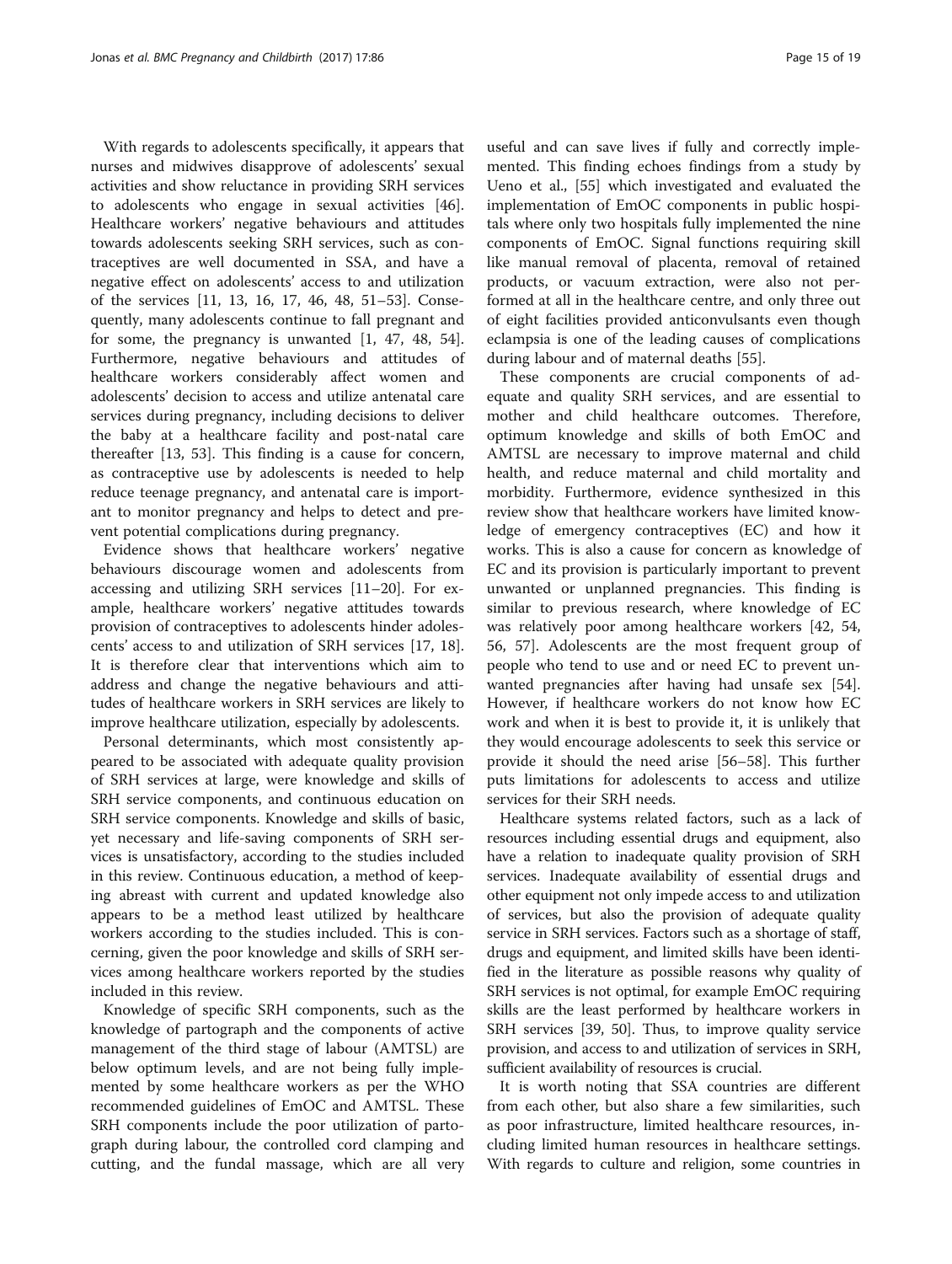SSA are more sensitive than others. For example, Swaziland is more sensitive to religion than culture and thus, behaviours of many healthcare workers in this country is informed or based on their religious beliefs. While in SA and Ethiopia for example, culture and traditional practices are more value and inform the behaviours of most healthcare workers [\[17, 18](#page-17-0), [48\]](#page-17-0). Both the differences and similarities provide useful information when designing and developing interventions to improve the negative behaviours of healthcare workers in SSA countries. Furthermore, these differences and similarities helps in identifying countries where maximum efforts should be placed, and which specific behaviours should be prioritized when designing the interventions for improvement.

#### **Limitations**

Many of the studies included came from northern regions compared to the southern regions of SSA, although it is well known that inadequate SRH services are predominantly vast in the southern region. Methodologically, the majority of the studies included in this review were descriptive cross-sectional studies with a strong heterogeneity. This makes it hard to pool results from different studies. Moreover, it is possible that some interesting findings are in the grey literature, which this review did not access. The other limitation is the lack of information on adolescent specific obstetric care. However, this is not surprising, as obstetric care in general has been tailored around the general population of women and not adolescents.

The results of this review are not necessarily generalizable to each and every country in the SSA region due to the limited number of studies supporting this review's findings. Hence, caution is warranted to draw general conclusions. However, the limited number of studies in SRH services in SSA emphasizes the need for more research in this field in order to draw conclusive and generalizable findings. Furthermore, findings of this review can be used to some extent to highlight specific areas needing intervention, but additional needs assessment maybe needed. It is clear that more research still needs to be done to uncover healthcare workers' behaviours and associated factors which have a negative effect on access to and utilization of SRH, and quality of care in this field.

## Implication for practice

Healthcare workers behaviours, personal values, and morale significantly hinder the provision of adequate quality SRH services to young people, especially to adolescent girls. Adolescents' SRH services need to be youth-friendly, and served by welcoming healthcare workers who have a positive attitude towards adolescents seeking SRH services. This kind of environment will further equip adolescents seeking SRH services with the knowledge and

information they require to make informed choices regarding their SRH.

It has been shown that interactive forms of continuous education sessions on sexual and reproductive healthcare that enhance participant activity and provide the opportunity to practice skills can effect change in professional practice and, improve health care outcomes [\[59](#page-18-0), [60](#page-18-0)]. The findings in this review of doctors having better knowledge of specific SRH components compared to nurses and midwives, highlights the importance of further education and training among nurses and midwives in providing SRH services.

Basic EmOC signal functions, as described by the WHO, cannot be fully performed if a health facility is inadequately equipped with necessary resources to carry all the signal functions. The availability, continuous and frequent utilization of SRH resources, such as the partograph are very important and cannot be over emphasized as they play a crucial role in maternal and child health outcomes. Therefore, increasing essential supplies and equipment in health facilities is very important to strengthening the healthcare system and improving health outcomes.

#### Implication for policy

Continuous SRH education and training is necessary to adequately provide quality services, and therefore needs to be incorporated and enforced into the healthcare systems policies for professional development. The importance of comprehensive knowledge and skills to adequately care for women, newborn, children, and adolescents should be prioritized as it is critical in SRH services. Reducing maternal morbidity and mortality rates, including deaths of newborn, and children under five years of age, are a priority in the SDG 2016-2030. To ascertain that this specific target is achieved in SSA, serious efforts and investments towards adequate quality healthcare services are needed.

Religion, a socio-demographic factor associated with many behaviours, is commonly acknowledged in the SSA region and requires attention to assist healthcare workers who find themselves in conflict of their religion when rendering some SRH services. Healthcare workers in SRH services may benefit from policy guidelines and instructions pertaining to religious beliefs and clarifying the role of healthcare providers in this regard. Healthcare workers should be able to provide SRH services to women and adolescents when they require them, irrespective of their own personal views and religious beliefs.

## Implications for research

There is a need for an in-depth understanding of the negative behaviours and attitudes of healthcare workers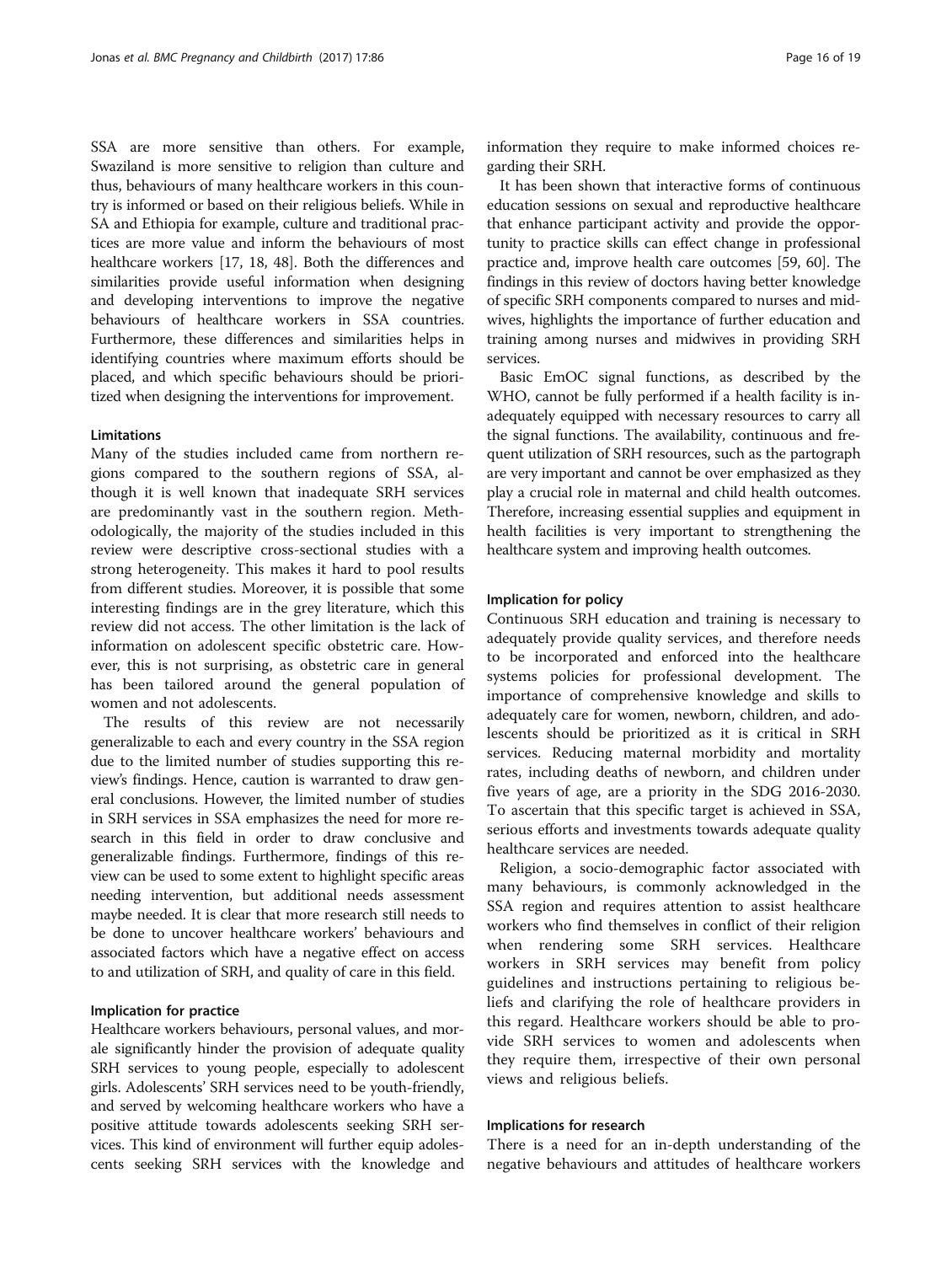<span id="page-16-0"></span>in SRH services, and their associated factors in order to develop interventions that will address them and consequently stimulate access to and utilization of SRH services by women and young people in SSA. Interventions to promote positive behaviours and attitudes of healthcare workers in SRH services are needed. Furthermore, future studies should be intervention-based focusing on changing the known and reported negative behaviours and attitudes of healthcare workers in SRH services into positive ones. Such intervention studies may include changing the negative behaviours and attitudes of healthcare workers with regards to young women's use of contraceptives in some parts of SSA, taking into account the contextual differences in SSA regions. An SRH specific evaluation tool to regularly monitor and evaluate knowledge and skills of healthcare workers in SRH services would be useful to ensure continuous education and training, and improved SRH knowledge and skills.

## Conclusions

Knowledge of SRH services, including basic EmOC is insufficient among healthcare workers in SSA. Healthcare workers also seem to experience a conflict between their attitudes towards the sexual behaviors and their role as providers of support and information about SRH issues to adolescents in particular. The more knowledgeable the healthcare worker is the better is his/her behaviour. Positive behaviours and attitudes are highly likely to influence women and adolescents' utilization of SRH services for their needs. Healthcare workers in SRH services have to be clinically trained and skilled on comprehensive sex education and other related SRH issues for women and adolescents specifically. Access to and utilization of adequate, quality SRH services will most likely reduce teenage pregnancy and the illegal and unsafe abortions in the SSA region. A continuous education program for healthcare workers in SRH services can be feasible and potentially successful, given the interest expressed by healthcare workers.

## Additional files

[Additional file 1:](dx.doi.org/10.1186/s12884-017-1268-x) Search Strategy. (PDF 58 kb) [Additional file 2:](dx.doi.org/10.1186/s12884-017-1268-x) PRISMA checklist. (PDF 115 kb)

#### Abbreviations

AIDS: Advanced immune deficiency syndrome; AMTSL: Active management of the third stage of labour; ANC: Antenatal care; CHC: Community healthcare centers; CS: Caesarean section; EC: Emergency contraceptives; EmOC: Emergency obstetric care; GOC: Gyneacology and obstetric care; HIV: Human immunodeficiency virus; LMIC: Low- and middle-income countries; MDG: Millennium development goals; MOU: Maternal and obstetric units; PAC: Post abortion care; PHC: Primary healthcare center; PMTCT: Prevention of mother-to-child transmission; SDG: Sustainable development goals; SRH: Sexual and reproductive health; SSA: Sub-Saharan Africa; STI: Sexually transmitted infection

#### Acknowledgements

The authors acknowledge the assistance of Mr Gregor Franssen, the faculty and departmental librarian, in finding some of the articles used in this study.

#### Funding

This study was financially supported by the Netherlands Fellowship Program (NFP) and the Erasmus Mundus Action 2 Partnership scholarship (EUROSA). The National Research Foundation (NRF) of South Africa is also hereby acknowledged for its support. Opinion expressed and conclusions arrived at, are those of the author and are not necessarily to be attributed to the NRF.

#### Availability of data and materials

The data supporting the conclusions drawn in this article are included within the article.

#### Authors' contributions

KJ jointly conceived and led the manuscript development, carried out the review process and wrote the first draft. RC jointly carried out the review process, reviewed and commented on the draft manuscript and added additional material necessary to improve the manuscript. BvdB intellectually contributed and jointly reviewed and commented on the draft manuscript and added additional material. PR jointly reviewed and commented on the draft manuscript and added additional material where necessary. All authors read and approved the final manuscript.

#### Competing interests

All authors declare that they have no competing interests.

#### Consent for publication

Not applicable.

#### Ethics approval and consent to participate

This is a systematic review of the literature and does not involve human or animal subjects. Therefore ethics and consent are not applicable in this study.

#### Author details

<sup>1</sup>Department of Health Promotion, School of Public Health and Primary Care (CAPHRI), Faculty of Heath, Medicine and Life Sciences, Maastricht University, P.O. Box 6166200 MD Maastricht, The Netherlands. <sup>2</sup>Faculty of Community and Health Science, University of the Western Cape, Cape Town, South Africa. <sup>3</sup> Human Sciences Research Council (HSRC), Population Health, Health Systems and Innovation Unit, Cape Town, South Africa.

#### Received: 5 March 2016 Accepted: 1 March 2017 Published online: 13 March 2017

#### References

- 1. Bearinger LH, Sieving RE, Ferguson J, Sharma V. Global perspectives on the sexual and reproductive health of adolescents: patterns, prevention, and potential. Lancet. 2007;369(9568):1220–31.
- 2. Kuruvilla S, Bustreo F, Kuo T, Mishra CK, Taylor K, Fogstad H, Gupta GR, Gilmore K, Temmerman M, Thomas J, Rasanathan K. The Global strategy for women's, children's and adolescents' health (2016–2030): a roadmap based on evidence and country experience. Bull World Health Organ. 2016;94(5): 398–400.
- 3. The World Health Organization (WHO), UN Sustainable Development Summit 2015. [http://www.who.int/mediacentre/events/meetings/2015/](http://www.who.int/mediacentre/events/meetings/2015/un-sustainable-development-summit/en/) [un-sustainable-development-summit/en/.](http://www.who.int/mediacentre/events/meetings/2015/un-sustainable-development-summit/en/) Accessed on 09 Feb 2016.
- 4. Hindin MJ, Fatusi AO. Adolescent sexual and reproductive health in developing countries: an overview of trends and interventions. Int Perspect Sex Reprod Health. 2009;35:58–62.
- 5. World Health Organization (WHO). Maternal, newborn, child and adolescent health. [http://www.who.int/maternal\\_child\\_adolescent/topics/maternal/](http://www.who.int/maternal_child_adolescent/topics/maternal/adolescent_pregnancy/en/) [adolescent\\_pregnancy/en/](http://www.who.int/maternal_child_adolescent/topics/maternal/adolescent_pregnancy/en/). Accessed on 14 Jan 2016.
- 6. World bank Data. Maternal mortality ratio (modeled estimate, per 100,000 live births). 2015. [http://data.worldbank.org/indicator/SH.STA.MMRT.](http://data.worldbank.org/indicator/SH.STA.MMRT) Accessed on 19 Feb 2016.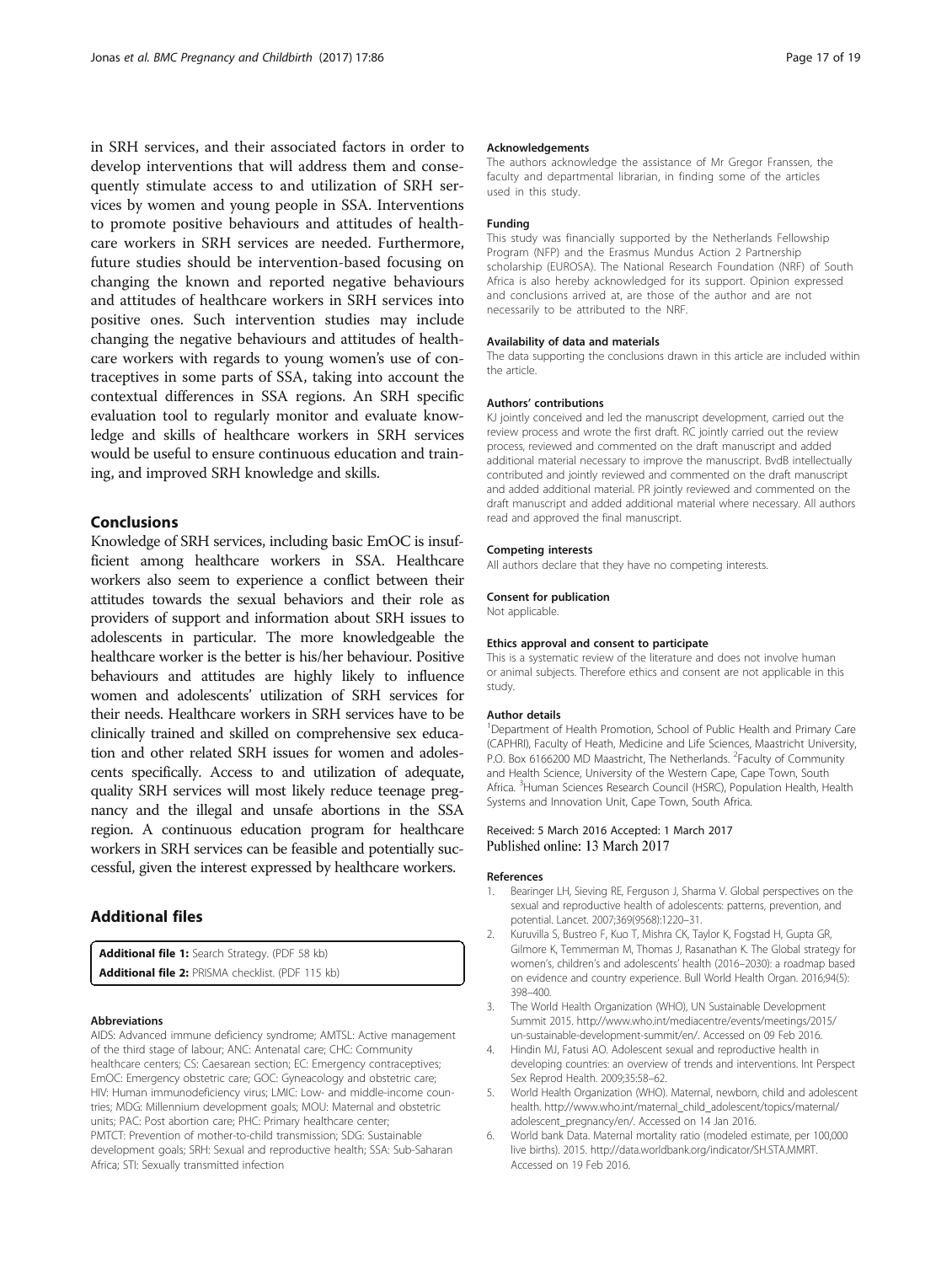- <span id="page-17-0"></span>7. Yeji F, Shibanuma A, Oduro A, Debpuur C, Kikuchi K, Owusu-Agei S, Gyapong M, Okawa S, Ansah E, Asare GQ, Nanishi K. Continuum of care in a maternal, newborn and child health program in Ghana: Low completion rate and multiple obstacle factors. PloS One. 2015;10(12):e0142849.
- 8. United Nations Population Fund. Motherhood in Childhood: Facing the challenge of adolescent pregnancy. New York: UNFPA; 2013.
- Jonas K, Crutzen R, van den Borne B, Sewpaul R, Reddy P. Teenage pregnancy rates and associations with other health risk behaviours: a threewave cross-sectional study among South African school-going adolescents. BMC Reprod Health. 2016;13(1):50. doi:[10.1186/s12978-016-0170-8](http://dx.doi.org/10.1186/s12978-016-0170-8).
- 10. Keeney GB, Cassata L, McElmurry BJ. Adolescent health and development in nursing and midwifery education. Geneva: WHO; 2004.
- 11. Biddlecom AE, Munthali A, Singh S, Woog V. Adolescents' views of and preferences for sexualand reproductive health services in Burkina Faso, Ghana, Malawi and Uganda: original research article. Afr J Reprod Health. 2007;11(3):99–110.
- 12. Glasier A, Gulmezoglu AM, Schmid GP, Moreno CG, Van Look PF. Sexual and reproductive health: a matter of life and death. Lancet. 2006;368:1595–607.
- 13. Chaibva CN, Ehlers VJ, Roos JH. Midwives' perceptions about adolescents' utilisation of public prenatal services in Bulawayo, Zimbabwe. Midwifery. 2010;26(6):16–20.
- 14. Ngomane S, Mulaudzi FM. Indigenous beliefs and practices that influence the delayed attendance of antenatal clinics by women in the Bohlabelo district in Limpopo, South Africa. Midwifery. 2012;28(1):30–8.
- 15. Geary RS, Gómez-Olivé FX, Kahn K, Tollman S, Norris SA. Barriers to and facilitators of the provision of a youth-friendly health services programme in rural South Africa. BMC Health Serv Res. 2014;14(1):1.
- 16. Zielinski Gutierrez E, Magnani R, et al. Who Can We Trust With Our Problems?: Barriers to Adolescent Use of Reproductive Health Services in Three Bolivian Cities. Washington, DC: Focus on Young Adults Program/ Pathfinder International; 2001.
- 17. Tilahun M, Mengistie B, Egata G, Reda AA. Health workers' attitudes toward sexual and reproductive health services for unmarried adolescents in Ethiopia. Reprod Health. 2012;9(1):19.
- 18. Wood K, Jewkes R. Blood blockages and scolding nurses: barriers to adolescent contraceptive use in South Africa. Reprod Health Matters. 2006; 14(27):109–18.
- 19. Kaufman CE, de Wet T, Stadler J. Adolescent pregnancy and parenthood in South Africa. Stud Fam Plann. 2001;32:147–60.
- 20. Singh S, Bankole A, Woog V. Evaluating the need for sex education in developing countries: sexual behaviour, knowledge of preventing sexually transmitted infections/HIV and unplanned pregnancy. Sex Educ. 2005;5:307–31.
- 21. Jonas K, Crutzen R, Van den Borne B, Reddy P. Healthcare workers' behavior and personal determinants associated with providing sexual and reproductive healthcare services to teenagers in sub-Saharan Africa: a systematic review. PROSPERO 2015. CRD42015017509 Available from [http://www.crd.york.ac.uk/PROSPERO\\_REBRANDING/display\\_record.](http://www.crd.york.ac.uk/PROSPERO_REBRANDING/display_record.asp?ID=CRD42015017509) [asp?ID=CRD42015017509.](http://www.crd.york.ac.uk/PROSPERO_REBRANDING/display_record.asp?ID=CRD42015017509) Accessed 19 Feb 2016.
- 22. Okokon IB, Oku AO, Agan TU, Asibong UE, Essien EJ, Monjok E. An Evaluation of the Knowledge and Utilization of the Partogragh in Primary, Secondary, and Tertiary Care Settings in Calabar, South-South Nigeria. Int J Fam Med. 2014;2014:105853.
- 23. Fawole AO, Hunyinbo KI, Adekanle DA. Knowledge and Utilization of the Partograph among obstetric caregivers in South West Nigeria. Afr J Reprod Health. 2009;12(1):22–9.
- 24. Fawole AO, Adekanle DA, Hunyinbo KI. Utilization of the partograph in primary health care facilities in southwestern Nigeria. Nigerian J Clin Pract. 2010;13:2.
- 25. Yisma E, Dessalegn B, Astatkie A, Fesseha N. Knowledge and utilization of partograph among obstetric care givers in public health institutions of Addis Ababa, Ethiopia. BMC Pregnancy Childbirth. 2013;13(1):1.
- 26. Wakgari N, Amano A, Berta M, Tessema GA. Partograph utilization and associated factors among obstetric care providers in North Shoa Zone, Central Ethiopia: a cross sectional study. African Health Sci. 2015;15(2):552–9.
- 27. Opiah MM, Ofi AB, Essien EJ, Monjok E. Knowledge and utilization of the partograph among midwives in the Niger Delta Region of Nigeria. Afr J Reprod Health. 2012;16:125–32.
- 28. Hussein J, Bell J, Nazzar A, Abbey M, Adjei S, Graham W. The skilled attendance index: proposal for a new measure of skilled attendance at delivery. Reprod Health Matters. 2004;12(24):160–70.
- 29. Nyango DD, Mutihir JT, Laabes EP, Kigbu JH, Buba M. Skilled attendance: the key challenges to progress in achieving MDG-5 in north central Nigeria. Afr J Reprod health. 2014;14(2):129–38.
- 30. Mirkuzie AH, Sisay MM, Reta AT, Bedane MM. Current evidence on basic emergency obstetric and newborn care services in Addis Ababa, Ethiopia; a cross sectional study. BMC Pregnancy Childbirth. 2014;14(1):1.
- 31. Ameh C, Adegoke A, Hofman J, Ismail FM, Ahmed FM, van den Broek N. The impact of emergency obstetric care training in Somaliland, Somalia. Int J Gynecol Obstet. 2012;117(3):283–7.
- 32. Haile-Mariam A, Tesfaye N, Otterness C, Bailey PE. Assessing the health system's capacity to conduct neonatal resuscitation in Ethiopia. Ethiop Med J. 2012;50(1):43–55.
- 33. Vivio D, Fullerton JT, Forman R, Mbewe RK, Musumali M, Chewe PM. Integration of the practice of active management of the third stage of labor within training and service implementation programming in Zambia. J Midwifery Womens Health. 2010;55(5):447–54.
- 34. Kimberly HH, Murray A, Mennicke M, Liteplo A, Lew J, Bohan JS, Tyer-Viola L, Ahn R, Burke T, Noble VE. Focused maternal ultrasound by midwives in rural Zambia. Ultrasound Med Biol. 2010;36(8):1267–72.
- 35. McAuliffe E, Daly M, Kamwendo F, Masanja H, Sidat M, de Pinho H. The critical role of supervision in retaining staff in obstetric services: a three country study. PloS One. 2013;8(3):e58415.
- 36. Maramagi CA, Lubanga RG, Kiguli S, Ekwaru PJ, Heggenhougen K. Health providers' counselling of caregivers in the Integrated Management of Childhood Illness (IMCI) programme in Uganda. Afr Health Sci. 2004;4(1):31–9.
- 37. Tita ATN, Selwyn BJ, Waller DK, Kapadia AS, Dongmo S. Factors associated with the awareness and practice of evidence-based obstetric care in an African setting. BJOG. 2006;113(9):1060–6.
- 38. Ijadunola KT, Ijadunola MY, Esimai OA, Abiona TC. New paradigm old thinking: the case for emergency obstetric care in the prevention of maternal mortality in Nigeria. BMC Women's Health. 2010;10(1):1.
- 39. Ersdal HL, Verkuyl DA, Björklund K, Bergström S. Symphysiotomy in Zimbabwe; postoperative outcome, width of the symphysis joint, and knowledge, attitudes and practice among doctors and midwives. PloS One. 2008;3(10):e3317.
- 40. Ndikom CM, Onibokun A. Knowledge and behaviour of nurse/midwives in the prevention of vertical transmission of HIV in Owerri, Imo State, Nigeria: a cross-sectional study. BMC Nurs. 2007;6(1):1.
- 41. Chi BH, Chansa K, Gardner MO, Sangi-Haghpeykar H, Goldenberg RL, Sinkala M, Muchimba M, Stringer JS. Perceptions toward HIV, HIV screening, and the use of antiretroviral medications: a survey of maternity-based health care providers in Zambia. Int J STD AIDS. 2004;15(10):685–90.
- 42. Byamugisha JK, Mirembe FM, Faxelid E, Gemzell-Danielsson K. Knowledge, attitudes and prescribing pattern of emergency contraceptives by health care workers in Kampala, Uganda. Acta Obstet Gynecol Scand. 2007;86(9): 1111–6.
- 43. Traoré M, Arsenault C, Schoemaker-Marcotte C, Coulibaly A, Huchon C, Dumont A, Fournier P. Obstetric competence among primary healthcare workers in Mali. Int J Gynecol Obstet. 2014;126(1):50–5.
- 44. Ehiri JE, Oyo‐Ita AE, Anyanwu EC, Meremikwu MM, Ikpeme MB. Quality of child health services in primary health care facilities in south-east Nigeria. Child Care Health Dev. 2005;31(2):181–91.
- 45. Worku AG, Yalew AW, Afework MF. Availability and components of maternity services according to providers and users perspectives in North Gondar, Northwest Ethiopia. Reprod Health. 2013;10(1):43.
- 46. Warenius LU, Faxelid EA, Chishimba PN, Musandu JO, Ong'any AA, Nissen EB. Nurse-midwives' attitudes towards adolescent sexual and reproductive health needs in Kenya and Zambia. Reprod Health Matters. 2006;14(27):119–28.
- 47. Sidze EM, Lardoux S, Speizer IS, Faye CM, Mutua MM, Badji F. Young women's access to and use of contraceptives: the role of providers' restrictions in Urban Senegal. Int Perspect Sex Reprod Health. 2014;40(4): 176–83.
- 48. Mngadi PT, Faxelid E, Zwane IT, Höjer B, Ransjo-Arvidson AB. Health providers' perceptions of adolescent sexual and reproductive health care in Swaziland. Int Nursing Rev. 2008;55(2):148–55.
- 49. Oduro-Mensah E, Kwamie A, Antwi E, Bamfo SA, Bainson HM, Marfo B, Coleman MA, Grobbee DE, Agyepong IA. Care decision making of frontline providers of maternal and newborn health services in the greater Accra region of Ghana. PloS One. 2013;8(2):e55610.